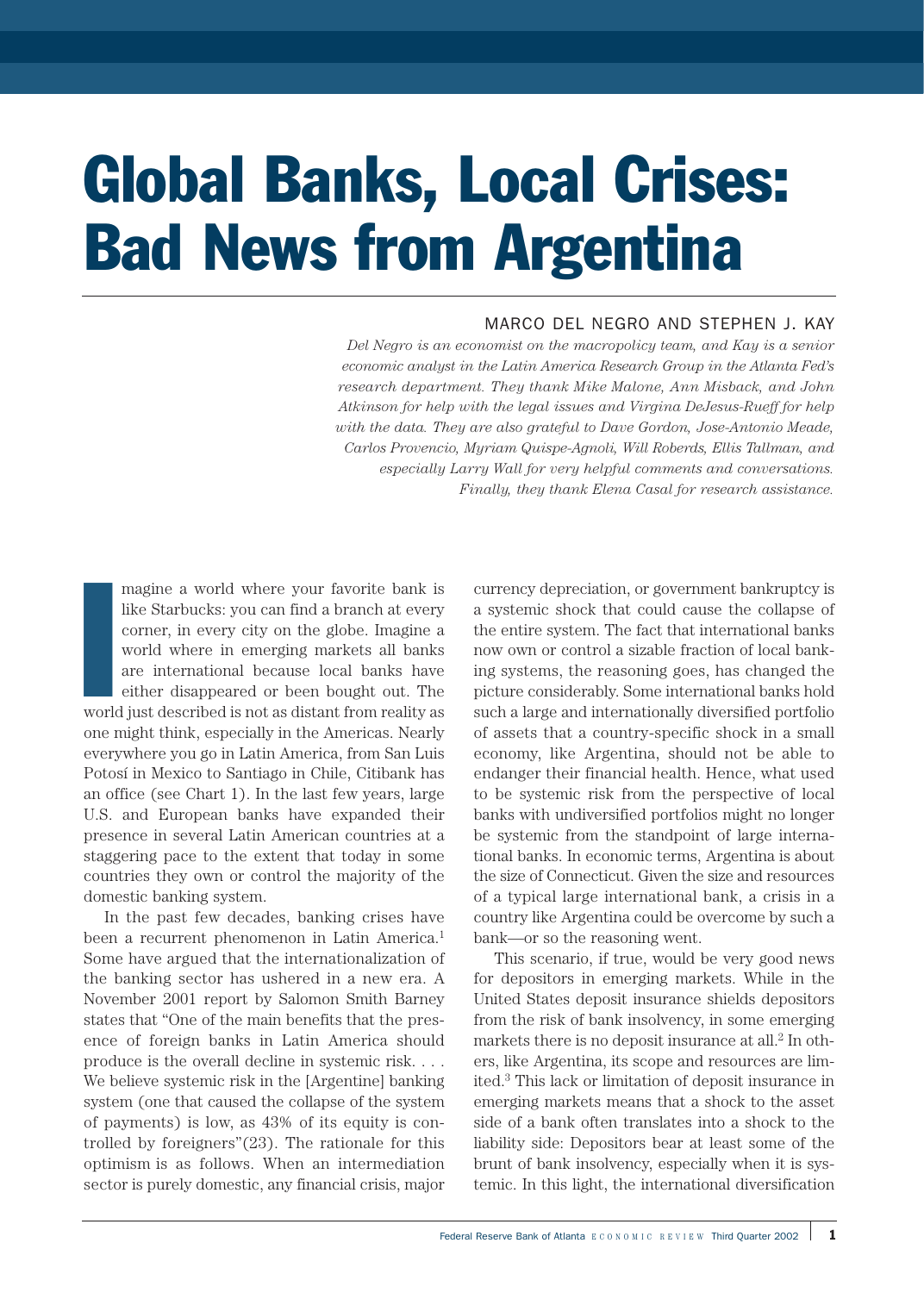## CHART 1



of foreign banks' assets is an attractive feature for depositors in emerging markets because it reduces the portfolio exposure to country-specific shocks and hence makes deposit safer.

Yet Argentina's experience shows that the presence of international banks was not enough to prevent local banking crises and sizable losses to depositors. Specifically, the point of this article is as follows: The "bad news" from Argentina is that depositors in emerging markets may not reap the full benefits of international portfolio diversification. The article argues that depositors may not reap the full benefits because international banks have limited liability, at least under some circumstances—for instance, whenever the local government heavily intervenes in the banking system. Hence, there is a key difference between a crisis in, say, Connecticut and a crisis in Argentina. If the branch of any bank in Connecticut is producing heavy losses, for example, the U.S. regulator will not simply liquidate the branch and let the parent company—that is, the bank—forfeit its obligations to the depositors at that branch. The parent company has no choice but to face its liabilities, at least to the extent that the bank as a whole is solvent. If the same events occur at the bank's branch in Argentina, however, the bank can conceivably refuse to shore up the local branch—or at least threaten to do so—even if the parent company as a whole has enough liquidity to withstand the crisis.<sup>4</sup> Because of this limited-liability feature, the Argentine branches or subsidiaries of international banks may face the crisis as stand-alone entities. And while the parent company's portfolio is highly diversified internationally, the branch's or subsidiary's portfolio often is not.5

Given the sensitive nature of this topic, it is important that the message of this article is not misunderstood. The article does not argue that the presence of international banks is detrimental to emerging markets. On the contrary, there is substantial evidence that opening the banking system to foreign banks is beneficial to emerging markets from all points of view, including macroeconomic stability. Also, the article does not argue that the limitedliability feature itself is detrimental for emerging markets. While the limited-liability feature of international banks may seem bad ex post—and, of course, it is from the perspective of Argentine depositors—this feature may well be desirable, perhaps even necessary, ex ante. Indeed, the earlier analogy comparing a crisis in Connecticut and one in Argentina needs at least one important qualification. In the unlikely event that the State of Connecticut were to implement some of the actions taken by the Argentine government—such as forced conversion of dollar-denominated bank assets into pesos at a less-than-market rate or limitations on holdings of dollar-denominated assets—the banks could certainly challenge those actions in a federal court.6 International banks do not have this option in the Argentine case. Hence, the limited-liability feature is needed to protect banks from foreign governments' actions; in the absence of limited liability, the incentive for foreign government to (implicitly or explicitly) expropriate the assets of international banks would be too high. Although this article does not study the welfare implications of this limited-liability feature, the concluding section offers some further thoughts on the issue. In particular, it argues that the limitedliability feature may also create perverse incentives for international banks to the extent that local depositors are not fully aware of it.

This article first presents some evidence of the globalization of the banking sector in Latin America,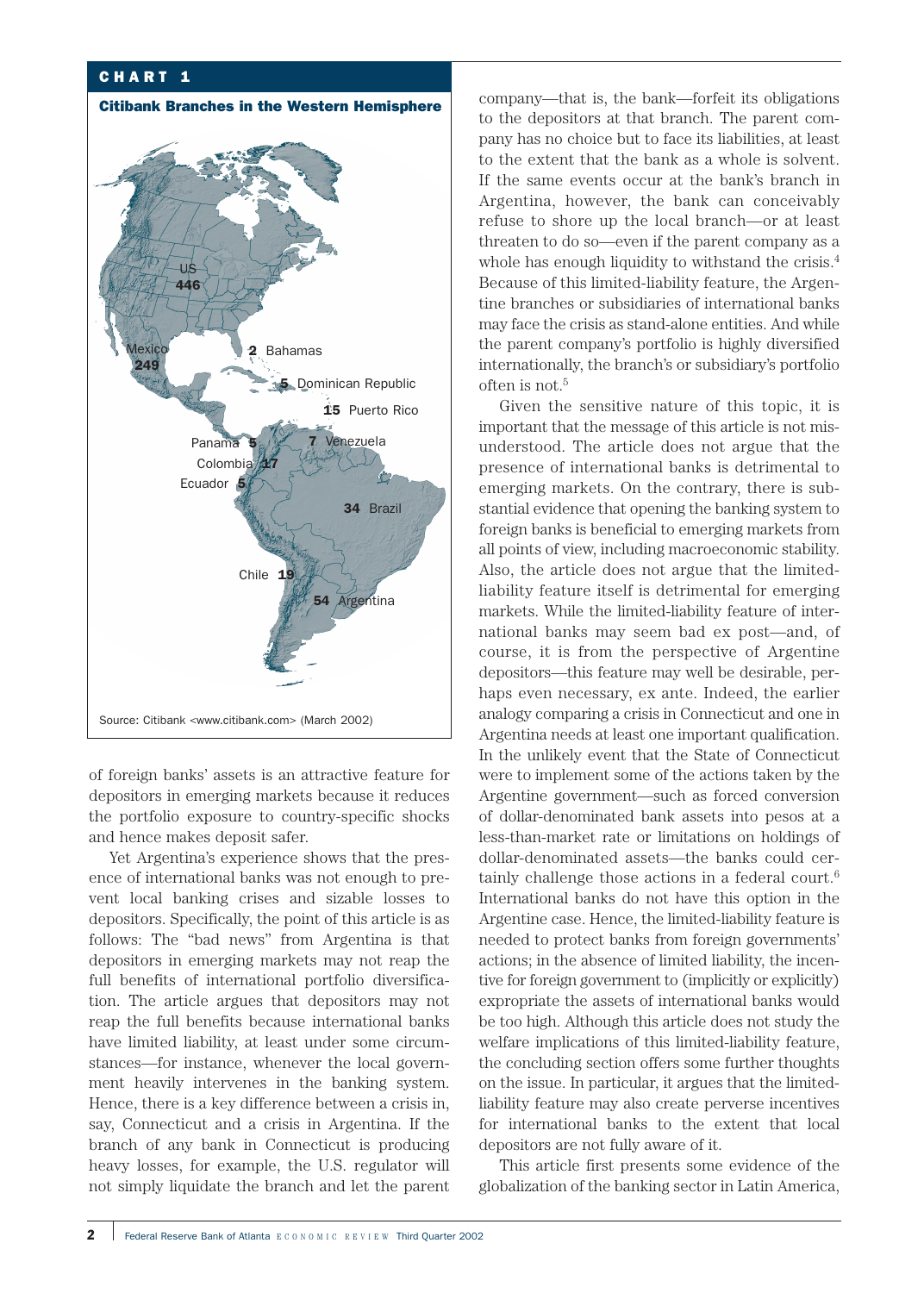## CHART 2



documenting the dramatic increase of the phenomenon in the late nineties. The discussion also demonstrates that the involvement of international banks in any country has often been very large relative to the size of the banking sector in that specific country but relatively small in comparison to the overall size of the international bank. The article then reviews the literature on the pros and cons of international banks in emerging markets, specifically in Latin America. The discussion focuses on the literature that addresses the question, Does the presence of foreign financial institutions enhance or reduce the stability of the domestic banking system? The study then examines the legal issues that are behind the limited-liability feature. Indeed, the

institutional information in this section, which is sometimes neglected by the literature, is the main value added of this article. Finally, the article addresses the "bad news" from Argentina and discusses some implications of this phenomenon.

## International Banks in Latin America: Some Facts

 $\begin{array}{l} \prod \limits_{i=1}^{n} \text{the largest Latin American countries a sizable} \\ \text{proction of the banking sector is, directly or indi-} \end{array}$ n the largest Latin American countries a sizable rectly, in the hands of international financial institutions. Chart 2 shows the percentage of assets controlled by foreign banks in the four largest Latin American banking systems. The definition of "control" is the same used in the report by Salomon

1. Since 1980, Argentina alone has suffered two banking crises, in 1980–82 and 1989–90 (see Caprio and Klingebiel 1996).

- 2. In the United States the Federal Deposit Insurance Corporation (FDIC) covers deposits up to \$100,000. Before the FDIC Improvement Act (FDICIA) of 1991, essentially all creditors of large banks were covered by the FDIC. FDICIA substantially limits this coverage (see Wall 1993).
- 3. Kane and Demirgüc-Kunt (2001) document that deposit insurance has become very popular of late in emerging markets: In the past fifteen years the fraction of countries offering deposit insurance has increased from about 30 percent to 70 percent. The remainder of the paper provides further details on the deposit insurance scheme in Argentina.
- 4. Of course, international banks can close their operations in emerging markets at will, but the point addressed in the article is the circumstances under which international banks have limited liability.

5. Some argue that this lack of diversification was partly due to the Argentine government's forcing banks to hold government paper.

6. In 1933 the federal government actually implemented both actions: It suspended the gold clauses (which tied the value of certain assets to gold) and forced all private parties to hand all gold (coins, bullions, and certificates) to the federal government. Those actions were challenged in federal courts and finally in the Supreme Court. In all (four) cases, the Supreme Court sided with the federal government (Kroszner 1999).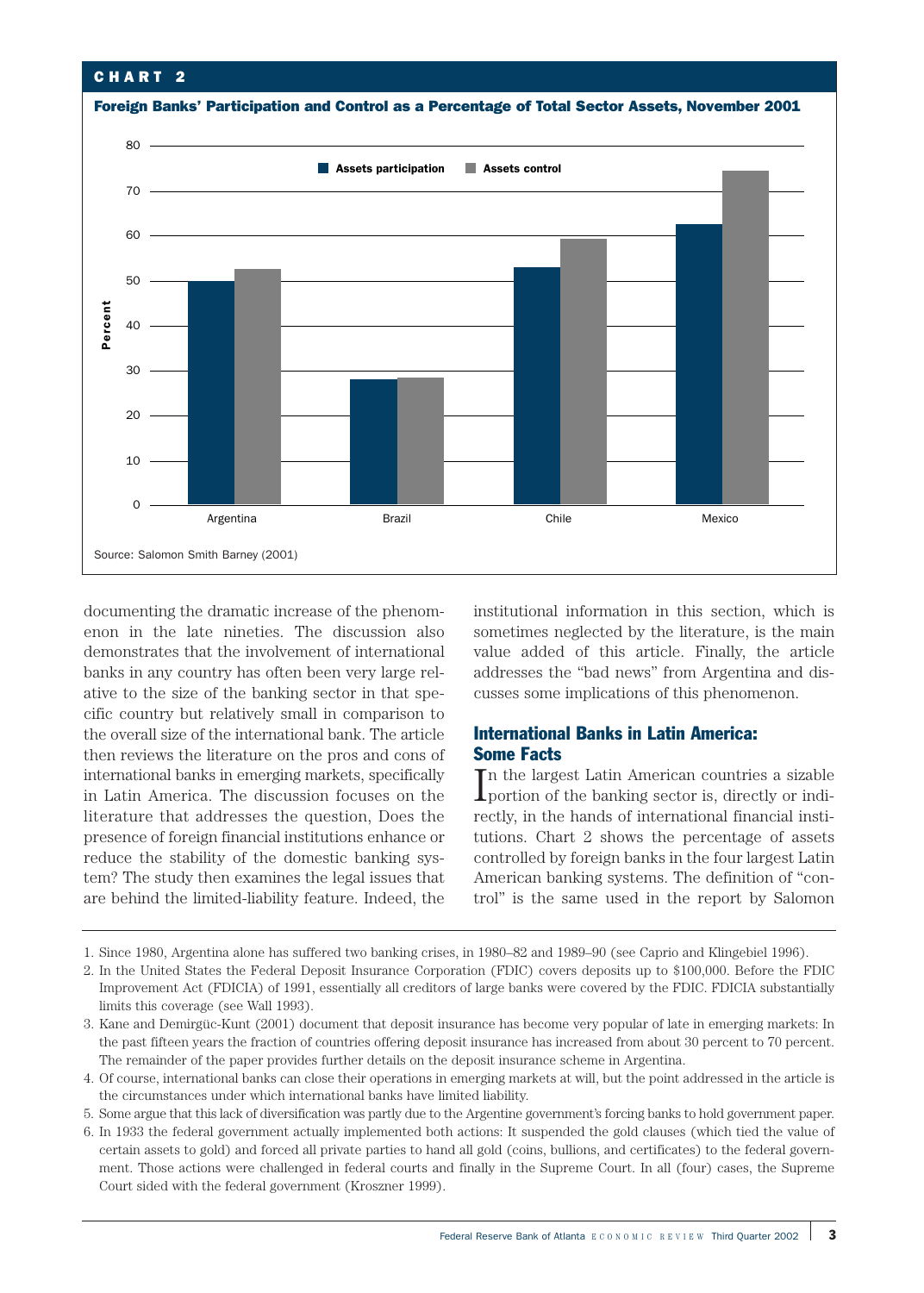## TABLE 1

#### Foreign Participation and Control of Loans, Deposits, and Equity, November 2001

|               | Loans<br>control | Loans<br>participation | Deposits<br>control | Deposits<br>participation | Equity<br>control | Equity<br>participation |
|---------------|------------------|------------------------|---------------------|---------------------------|-------------------|-------------------------|
| Argentina     | 46.5             | 44.2                   | 46.4                | 43.3                      | 43.1              | 40.5                    |
| <b>Brazil</b> | 24.4             | 24.6                   | 16.3                | 16.5                      | 30.1              | 29.8                    |
| Chile         | 44.9             | 36.0                   | 44.5                | 36.4                      | 54.1              | 46.4                    |
| Mexico        | 72.9             | 57.7                   | 76.2                | 60.7                      | 74.8              | 61.1                    |

Note: All figures are percentages. November participation is applied to June 2001 figures. Source: Salomon Smith Barney (2001)

## CHART 3



Smith Barney from which the data were taken: An international bank controls a domestic bank if its stake in the domestic bank is at least 40 percent.7 The chart shows that foreign banks control almost a third of banking sector assets in Brazil, the largest Latin American economy. In the second-largest economy, Mexico, the figure rises to a staggering three-quarters. In the third- and fourth-largest economies (in financial terms), Argentina and Chile, foreign banks control 53 percent and 59 percent of total assets, respectively. The numbers for the share of assets owned by international banks ("participation") are lower, but not very much so, suggesting that international financial institutions usually own large stakes in the banks they control.

Table 1 looks at other measures of international banks' involvement in Latin America, particularly the share of loans, deposits, and equity either controlled or owned by foreign financial institutions in the four largest Latin American countries. In Brazil international banks control a quarter of loans, 16 percent of deposits, and 30 percent of equity. The corresponding figures for Mexico are 73 percent, 76 percent, and 75 percent. For Argentina and Chile these figures are approximately 40 percent to 50 percent. The table clearly shows that, no matter how one measures it, the presence of international banks in Latin America is large.<sup>8</sup>

The picture just described would have been almost unthinkable a decade ago. Chart 3 shows the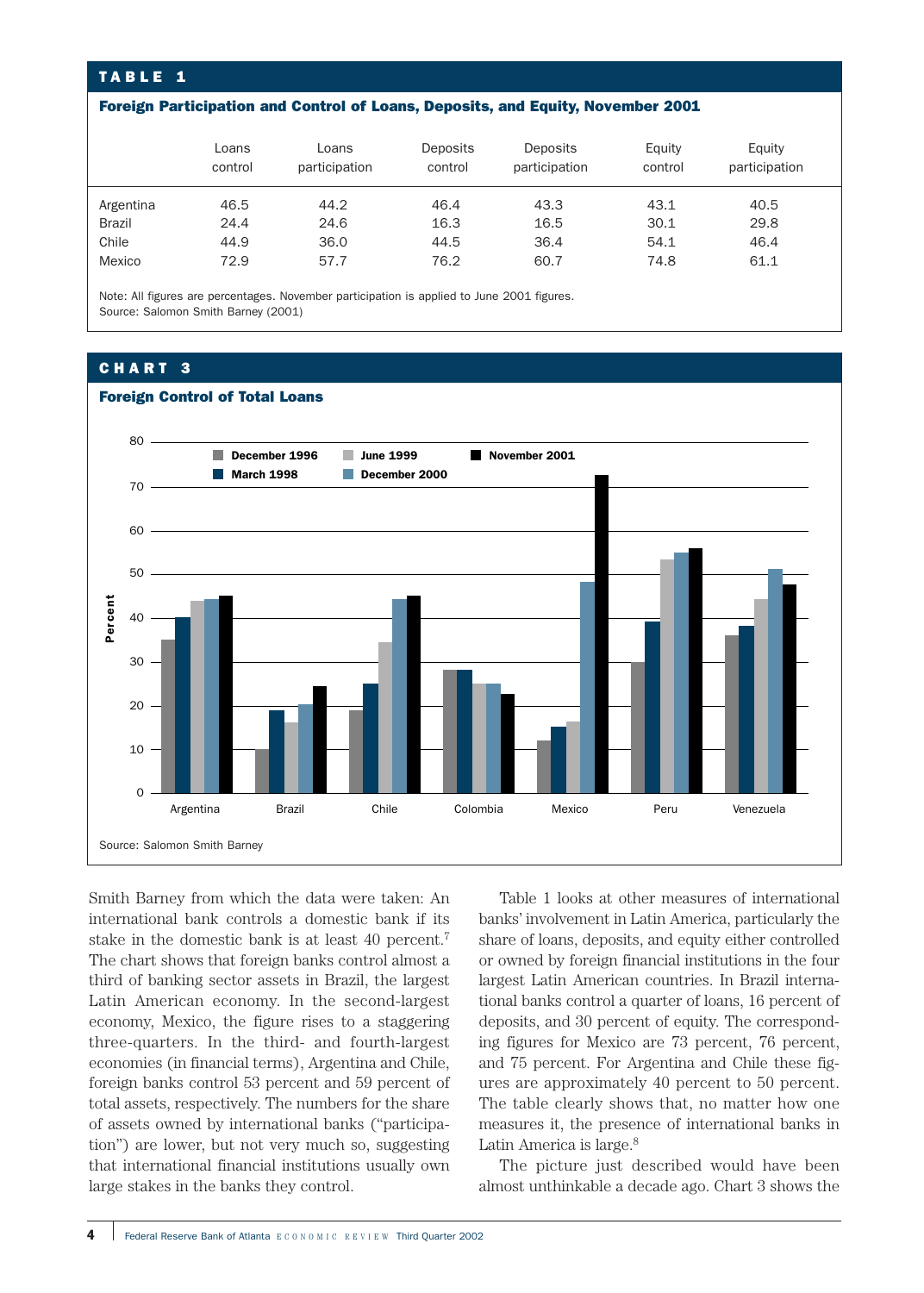dramatic expansion of foreign control of total loans in the banking sector from December 1996 to November 2001. Foreign control over loans increased by 30 percent in Argentina, more than doubled in both Brazil and Chile, and increased sixfold in Mexico. Table 2, which lists foreign control of total assets in the banking sector in 1994, 1999, and 2001, also shows how rapidly foreign control evolved in the 1990s. Foreign control of assets in Mexico evolved from 1 percent in 1994 to 45 percent in 2001.9 In Argentina, Brazil, and Chile, foreign control of total assets tripled during that period.

Explaining this dramatic increase in foreign banks' presence in Latin America goes beyond the scope of this article. According to the literature (Clarke and others 2000; Clarke and others 2001; Barajas, Steiner, and Salazar 2000; Demirgüc-Kunt and Huizinga 2000), one reason for this increase seems to be that domestic banks were not very efficient, at least relative to foreign banks. Since competition from local banks in emerging markets is often not as stiff as competition at home, for many U.S. and European banks the Latin American market opens profit opportunities in the provision of financial services. In some countries, the increase in economic integration between the home country and the host country also prompted those international banks that wanted to "follow their clients" to expand their role in Latin America. For instance, since the beginning of the North American Free Trade Agreement (NAFTA) in 1994, economic integration between the United States and Mexico has increased dramatically. Changes in regulations have also played a major role. In Mexico, before NAFTA, Citibank was the only international bank permitted to conduct (limited) banking operations. Until December 1998 regulations prohibited foreign control of Mexico's three largest banks, which account for about 60 percent of loan market share. The lifting of those restrictions prompted a dramatic expansion of foreign banks' role in Mexico.

### TABLE 2

#### Foreign Control of Total Assets, 1994–2001

|                                                          | 1994 | 1999 | 2001 |  |  |  |  |
|----------------------------------------------------------|------|------|------|--|--|--|--|
| Argentina                                                | 17.9 | 48.6 | 53.1 |  |  |  |  |
| <b>Brazil</b>                                            | 8.4  | 16.8 | 27.0 |  |  |  |  |
| Chile                                                    | 16.3 | 53.6 | 48.0 |  |  |  |  |
| Mexico                                                   | 1.0  | 18.8 | 45.4 |  |  |  |  |
|                                                          |      |      |      |  |  |  |  |
| Note: Control is defined as a 50 percent stake.          |      |      |      |  |  |  |  |
| Source: IMF, Salomon Smith Barney, authors' calculations |      |      |      |  |  |  |  |

Finally, financial crises themselves contributed to the increasing presence of international financial institutions in Latin America (see Peek and Rosengren 2000b). In the aftermath of the Mexican crisis, for instance, the government was very eager to sell the banks it had just rescued. International banks were an important source of new capital for a banking sector that desperately needed a capital infusion. The same situation occurred in Argentina in the aftermath of the Tequila Crisis.

Which international banks are the biggest players in the Latin American arena? For each of the largest eight financial institutions involved in Latin America, Table 3 shows the amount of loans made by banks controlled by these institutions and these loans as a percentage of total loans. Three of the banks shown in the table are a notch above all others in terms of involvement in Latin America: two Spanish banks, BBVA and Santander Central Hispano (SCH), and a U.S. financial institution, Citigroup.

How large a stake do international banks have in Latin America? Table 4 lists the amount of loans that the three major players control in the four largest banking sectors in the region.10 The table indicates that loans made to these four countries represent a sizable portion of the loan portfolio of these banks. For Citigroup this share is roughly 9 percent. For the two Spanish banks the figure is even

<sup>7.</sup> If a 50 percent threshold is used the figures do not change substantially, with the exception of Mexico, where the Spanish bank Banco Bilbao Vizcaya Argentaria (BBVA) owns 49 percent of BBVA Bancomer.

<sup>8.</sup> Peek and Rosengren (2000b) argue that all these measures grossly underestimate the importance of international banks for lending to Latin America. The asset and loan measures include subsidiaries and branches of international banks that operate in the host countries but neglect offshore lending. Peek and Rosengren show that until 1997 the latter component was more important than the former for Argentina, Brazil, and Mexico.

<sup>9.</sup> In this case, control is defined as at least a 50 percent stake. This definition excludes Mexico's largest bank, BBVA Bancomer, of which the Spanish bank BBVA owns a 49 percent stake. If the lower 40 percent threshold is used, foreign control of total assets would be 73 percent.

<sup>10.</sup> Again, these figures actually underestimate the exposure of international banks because they do not include offshore lending (Peek and Rosengren 2000b). One should also be careful in interpreting these figures as appropriate measures of risk, which is more properly computed from the exposure in relation to the parent bank's capital or equity rather than the overall asset position (see Goldberg 2001).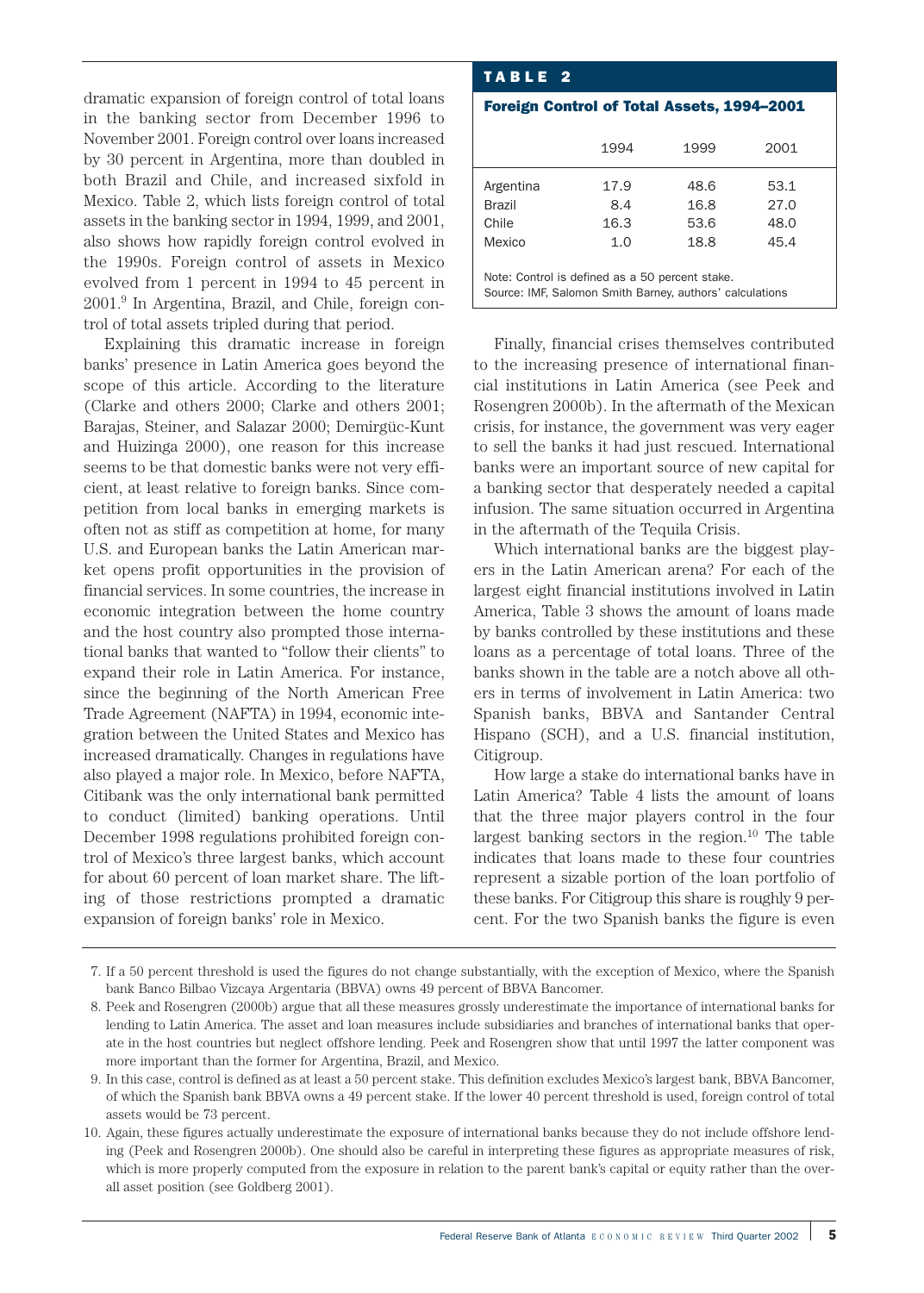## TABLE 3

#### Top Eight Foreign Banks in Argentina, Brazil, Chile, and Mexico, 2001<sup>a</sup>

| Bank                                                                                   | In U.S.\$ billions | As a percent<br>of total loans |  |  |
|----------------------------------------------------------------------------------------|--------------------|--------------------------------|--|--|
| Banco Bilbao Vizcaya Argentaria (Spain)                                                | 36.6               | 11.5                           |  |  |
| Santander Central Hispano (Spain)                                                      | 34.5               | 10.8                           |  |  |
| Citibank (U.S.)                                                                        | 34.8               | 10.9                           |  |  |
| FleetBoston (U.S.)                                                                     | 9.2                | 2.9                            |  |  |
| $HSBC$ (U.K.)                                                                          | 5.1                | 1.6                            |  |  |
| ABN Amro (Netherlands)                                                                 | 4.5                | 1.4                            |  |  |
| Scotiabank (Canada)                                                                    | 4.1                | 1.3                            |  |  |
| Sudameris (France/Italy)                                                               | 3.7                | 1.2                            |  |  |
| <sup>a</sup> As a percentage of total loans controlled<br>Source: Salomon Smith Barney |                    |                                |  |  |

## TABLE 4

#### The Largest Three Foreign Banks' Loans to Argentina, Brazil, Mexico, and Chile

| Bank        | Net Ioans | Loans to<br>top four<br>banking | As % of<br>sectors net loans Argentina net loans Brazil net loans Mexico net loans                                                           |     | Loans to As % of Loans to As % of Loans to As % of Loans to |     |     |    |      | Chile | As % of<br>net loans |
|-------------|-----------|---------------------------------|----------------------------------------------------------------------------------------------------------------------------------------------|-----|-------------------------------------------------------------|-----|-----|----|------|-------|----------------------|
| <b>SCH</b>  | 154.9     | 34.3                            | 22.1                                                                                                                                         | 6.5 | 4.2                                                         | 2.4 | 1.6 | 14 | 9.1  | 11.4  | 7.4                  |
| Citigroup   | 381.8     | 34.6                            | 9.1                                                                                                                                          | 4.7 | 1.2                                                         | 3.3 | 0.9 | 25 | 6.6  | 1.6   | 0.4                  |
| <b>BBVA</b> | 133.9     | 36.7                            | 27.4                                                                                                                                         | 5.0 | 3.7                                                         | 1.2 | 0.9 | 28 | 20.9 | 2.5   | 1.9                  |
|             |           |                                 | Note: In billions of U.S. dollars and as a percentage of total loans. Loans are shown in billions of U.S. dollars. Net loans are total loans |     |                                                             |     |     |    |      |       |                      |

Note: In billions of U.S. dollars and as a percentage of total loans. Loans are shown in billions of U.S. dollars. Net loans are total loans less loan loss reserves as of year-end 2001. Country loans are as of November 2001. Source: Dow Jones Interactive, Salomon Smith Barney

larger, about 22 percent for SCH and 29 percent for BBVA. On the one hand, these numbers suggest that these banks, especially SCH and BBVA, could be severely affected by a systemic crisis in Latin America as a whole. On the other hand, if one focuses on any specific country, one finds that, with the exception of Mexico, the exposure of these banks is relatively small. For Argentina the share of net loans is around 4 percent for the two Spanish banks and a mere 1.2 percent for Citigroup. In Mexico, by contrast, international banks have quite a bit at stake: 6.6 percent of Citigroup's net loans, 9.1 percent of SCH's net loans, and 20.9 percent of BBVA's net loans.

## Foreign Banks and Domestic Crises: What Do We Know?

The literature on international banks in Latin America (and elsewhere) is relatively recent, just like the phenomenon it studies. The literature can best be understood within the context of the policy questions faced by decision makers in Latin America and other developing countries: Should we allow entry to foreign banks? What are the gains? What are the potential risks? Box 1 offers a brief review of the literature. This review focuses on the evidence the literature has gathered on the narrower questions, Does the presence of foreign financial institutions enhance or reduce the stability of the domestic banking system? What are foreign banks going to do in time of crisis? Given the apparently endemic instability of Latin American economies, these are key questions policymakers face. Opponents of foreign bank entry claim that in a crisis international banks will abandon—"Vive les rats!"—the domestic economy to its destiny. Proponents argue that, on the contrary, global banks will provide stability to the domestic financial sector since they are less affected by shocks that are idiosyncratic to the host country.

In principle, the presence of foreign banks has two contrasting effects on the stability of domestic bank-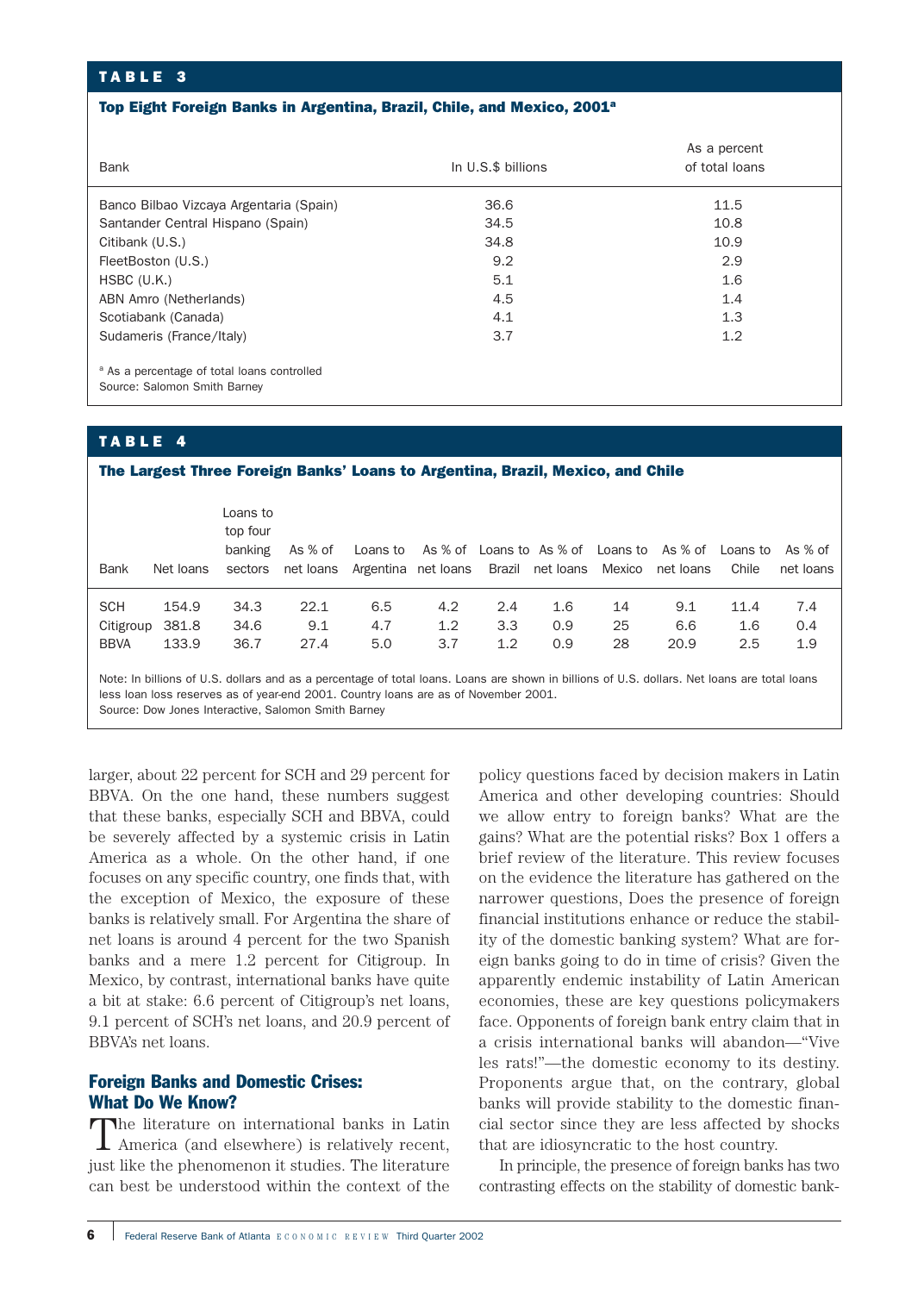#### International Banks in Latin America: The Literature

The literature on international banks in Latin America can be best understood within the context of the policy questions faced by decision makers in Latin America and other developing countries: Should we allow entry to foreign banks? What are the gains? What are the potential risks?<sup>1</sup>

One of the main benefits related to the entry of foreign banks is the increased efficiency of the financial system. On this point, the literature strongly suggests that efficiency increases following foreign banks' entry into developing countries.2 For one thing, banks that expand abroad are typically the "best of the crop" in the country of origin (Focarelli and Pozzolo 2000). Hence, they are likely to export improved management and information technology practices to the host country. Second, the literature finds that foreign banks are generally more efficient than domestic competitors (Barajas, Steiner, and Salazar 2000; Clarke and others 2000). Third, a number of studies find that foreign bank entry has been associated with increased efficiency of domestic financial intermediaries (see Claessens, Demirgüc-Kunt, and Huizinga 1998; Clarke and others 2000).

The payoff from increased efficiency can be very large. Levine (2001) argues that there is substantial empirical evidence supporting the following causal chain: first, foreign bank entry enhances the efficiency of the banking sector; second, efficiency in the intermediation sector spurs growth by boosting productivity.

Opponents of financial openness, however, emphasize the other side if the coin. By squeezing the interest margins and profitability of domestic banks, the entry of foreign banks may push local intermediaries out of the market. This reasoning implies that entire sectors that were previously dependent on local banks—small firms, for instance—may find themselves without access to credit, with detrimental consequences for the economy. The evidence on whether these consequences actually ensue in countries with extensive foreign bank presence is inconclusive. The literature finds that small businesses are indeed less likely than larger ones to receive credit from foreign banks (Berger, Klapper, and Udell 2000; Clarke and others 2002). After the size of the banks in the sample is controlled for, however, the negative relationship between foreign ownership and lending to small businesses tends to disappear, if not to be reversed. A different but related argument brought forward by opponents of foreign banks' entry is that these banks tend to "cherry-pick" their customers, leaving domestic banks with a worse pool of potential creditors than before. There is little evidence supporting this point, however, and the existing evidence points in the opposite direction (Crystal, Dages, and Goldberg 2001).

The multitude of banking crises during the last two decades point to the weaknesses of the regulatory and supervisory environment in many emerging markets. Disclosure standards are also inferior in developed countries, especially to standards in the United States. Proponents of financial openness argue that, by allowing foreign bank entry, emerging markets indirectly benefit from the more advanced supervisory and disclosure environment in the country of origin (see Peek and Rosengren 2000b). Opponents of financial openness counter that foreign bank entry leaves the domestic regulator in a weaker position than before. For one thing, the regulator's ability to exercise moral suasion is lessened. In addition, foreign banks may be more responsive to changes in regulations at home than in the host country (Peek and Rosengren 2000b). Specifically, regulatory changes in the country of origin may affect lending in the host country.

1. An exhaustive review of the literature so far can be found in Clarke and others (2001).

2. This evidence for developing countries is in contrast to that found for developed countries, in particular for the United States (see, for instance, Hasan and Hunter 1996).

ing systems (leaving aside the issue of limitedliability, which will be discussed later). On the one hand, the portfolio diversification of global banks makes the domestic financial system less fragile with respect to domestic shocks. On the other hand, their presence means that the host country may become more exposed to external shocks—more specifically to shocks that affect the country of origin of the banks.

Global banks are generally larger, and have a more diversified portfolio of assets, than local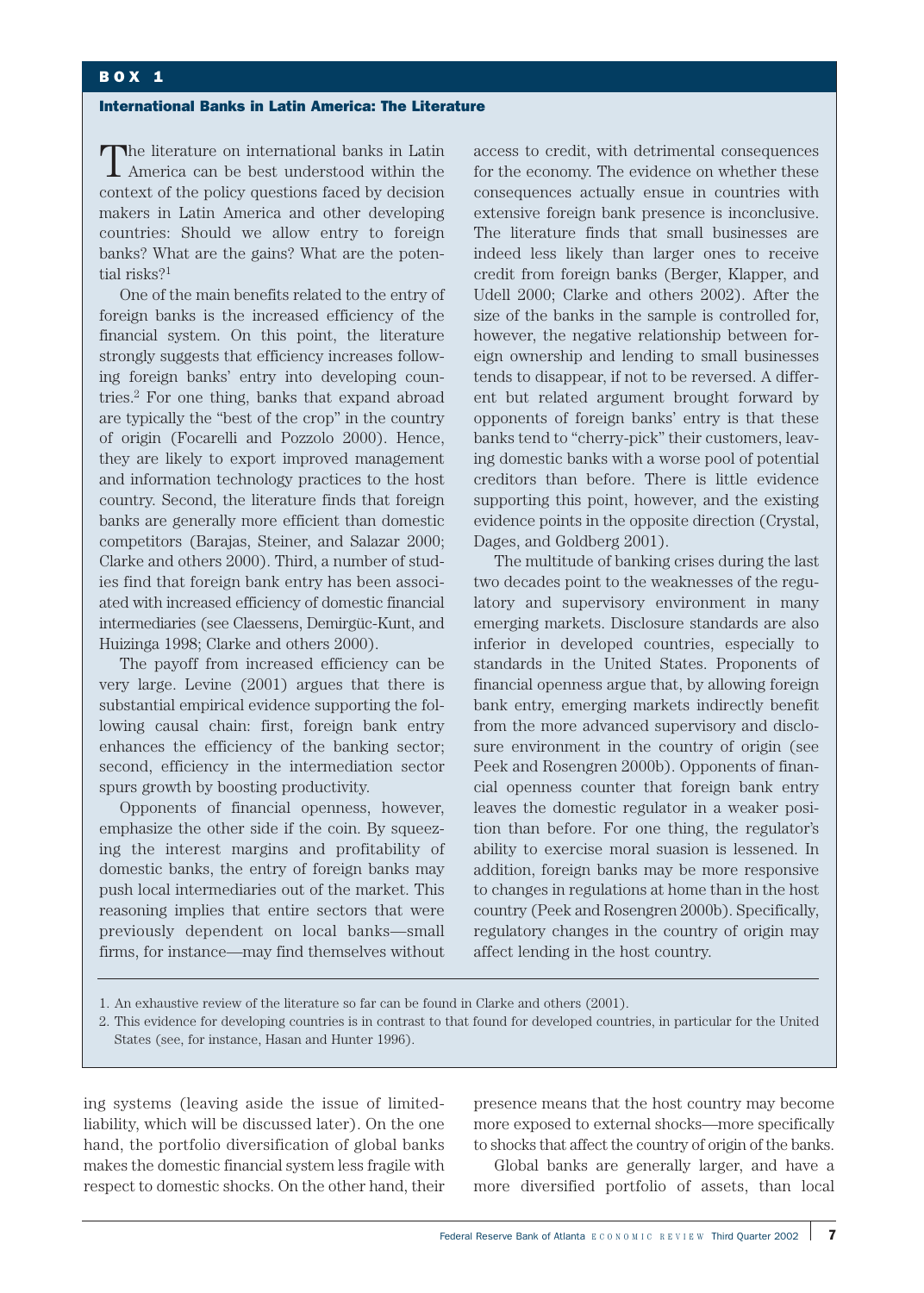banks.11 The international portfolio diversification of global banks is advantageous for the host country's financial system both ex post, in the event of a crisis, and ex ante. If a crisis occurs, global banks are likely to have both less portfolio exposure to the domestic economy and greater access to liquidity than local banks do. Ex ante, according to standard portfolio theory, the presence of international banks may imply that the interest rate paid on loans by domestic firms is lower, other things being equal, than when only local banks are present. Since local banks have all their eggs in the same basket, they are willing to add one more egg to that same basket only if the price is high enough to compensate them

Foreign banks' entry can in principle have two contrasting effects on the domestic financial system—diminished sensitivity to domestic shocks and higher exposure to shocks in the international banks' country of origin.

> for the additional risk they are undertaking. Global banks have their eggs in many baskets. Hence, the additional risk undertaken by international banks of putting one more egg in the Argentine basket is lower than that undertaken by an Argentine bank, so the international banks might be willing to demand a lower return. In equilibrium, depending on the market structure of the banking system, this willingness to demand a lower return may translate into a lower cost of capital for domestic firms.

> In a nutshell, whenever the banking system is closed, country-specific shocks are necessarily systemic and hence may threaten the stability of the system. From the perspective of international banks, however, those very same shocks are idiosyncratic. Hence, the entry of international banks makes the domestic financial system less fragile with respect to domestic shocks.12 An important corollary of this point is the following: The high volatility of Latin American economies is not at all an obstacle to the expansion of international banks, at least to the extent that this volatility is idiosyncratic.13 On the contrary, the higher the volatility is, the higher the relative advantage of foreign versus domestic banks.

> The discussion now turns to the second question: Does the presence of foreign banks mean that the host country may inherit global shocks? Even in

the absence of foreign banks, emerging markets are certainly not isolated from global financial shocks, as shown very clearly by the Asian crises. Yet some argue that the presence of foreign banks exacerbates the host country's exposure to global shocks. For some global banks, idiosyncratic shocks in the country of origin—Spain, for instance—may affect the lending behavior of their subsidiaries abroad. In addition, Kyle and Xiong (2001) have shown that "contagion" may be the rational outcome of international financial integration via a wealth effect. While international banks are not the focus of Kyle and Xiong's study, the logic of their argument may apply to international banks as well. In summary, a country that opens its banking system to foreign banks may become less sensitive to its own shocks but at the same time increase its exposure with respect to shocks generated elsewhere.

Empirically, there is some evidence that both effects are at work—that foreign banks' entry makes the banking system (1) less sensitive to domestic shocks and (2) more sensitive to external ones. On the first point, the evidence suggests that lending by global banks is stronger and more stable than lending by domestic financial institutions even in the face of crises in the host country. Dages, Goldberg, and Kinney (2000) show that during the Tequila Crisis foreign banks in both Mexico and Argentina did not "cut and run." The authors find that foreign banks had both the highest loan growth and the lowest volatility in lending growth before, during, and after the crisis for both Argentina and Mexico. Dages, Goldberg, and Kinney also find that lending by foreign banks is less sensitive to changes in domestic real GDP growth than is lending by domestic banks although their research cannot statistically reject the hypothesis that private domestic and foreign banks have the same proportionate response to cyclical forces. $^{14}$  Goldberg (2001) also shows that U.S. banks' claims on emerging markets are not highly sensitive to fluctuations in localcountry GDP. A study by Demirgüc-Kunt, Levine, and Min (1999), based on the work of Demirgüc-Kunt and Detragiache (1997), finds that the presence of foreign banks reduced the likelihood of a banking crisis in the host country.15

A related issue, investigated by Crystal, Dages, and Goldberg (2001), is whether foreign-owned banks are any sounder in terms of lending practices than domestically owned ones. Crystal, Dages, and Goldberg find that in the seven largest Latin American economies, foreign-owned banks fare marginally better than local ones in terms of financial strength ratings (Moody's Bank Financial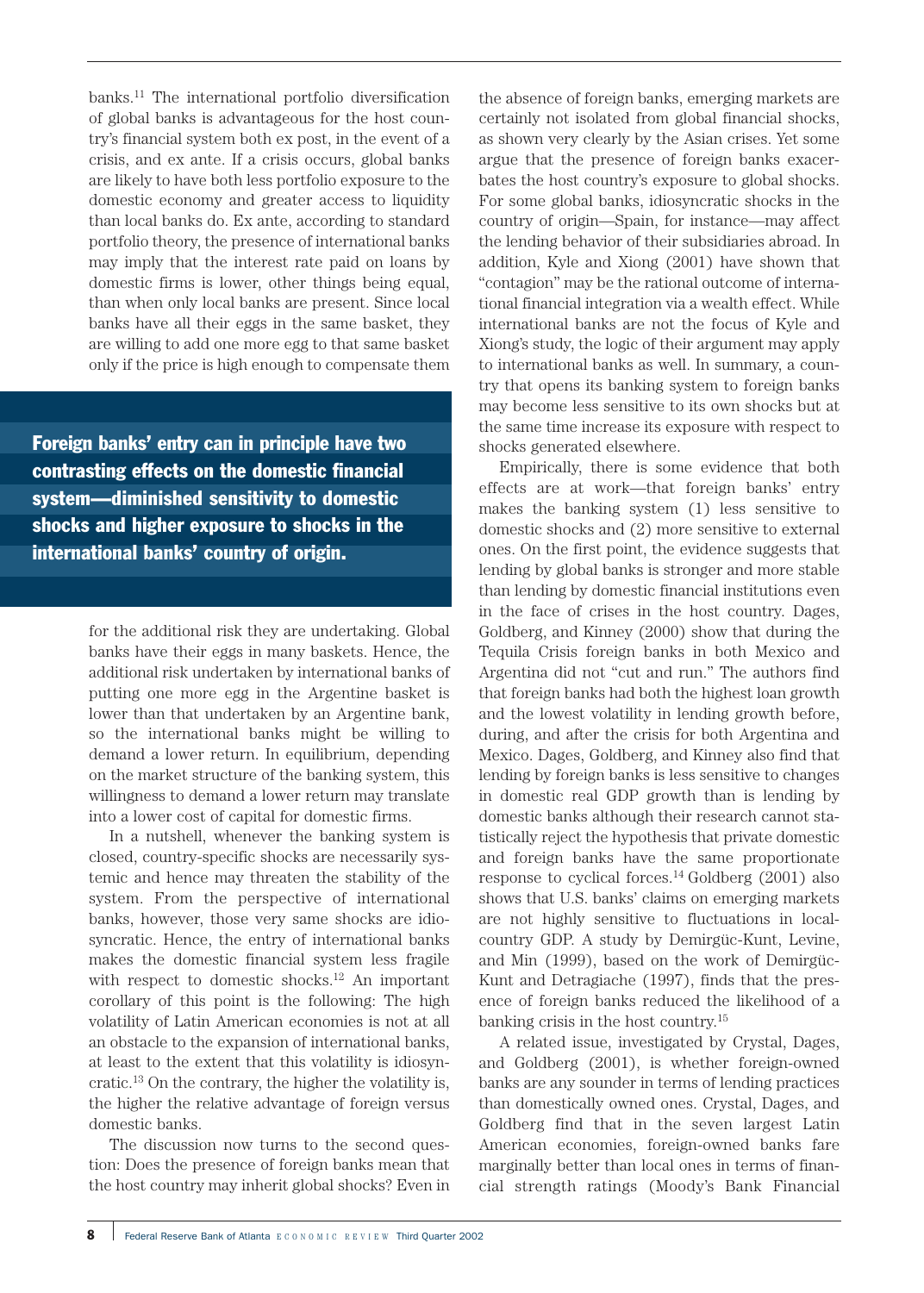Strength Ratings) although there are no significant differences between foreign and private domestic banks. For Argentina, Chile, and Colombia, the authors examine banks' balance sheet data and find that foreign banks tend to have more aggressive loan provisioning and higher loan recovery rates than domestically owned banks do. In summary, the findings of Crystal, Dages, and Goldberg suggest that foreign banks' entry may lead to a sounder banking system in the host country.

The fact that international banks are perceived to be sounder than local banks in times of crises has led some to argue that foreign banks' presence opens the possibility of a "capital flight at home." Before the appearance of foreign banks, investing abroad was the only safe haven for domestic depositors, given the lack of credible deposit insurance. Now, under the assumption that foreign banks are strong enough to withstand a crisis, all depositors need to do is transfer their savings from local to foreign financial institutions. There is indeed some evidence of such a "flight to quality" during the Asian crisis and during the Tequila Crisis in Argentina (IMF 2000; also, see Kane 2000 for a discussion of the policy implications of the "flight to quality" $^{16}$ .

There is also evidence that the presence of foreign banks may increase the host country's exposure to home country shocks. Specifically, evidence shows that lending by international banks responds to economic fluctuations in the country of origin. Peek and Rosengren (2000a) have widely documented that the lending behavior of Japanese banks in the United States was heavily conditioned by

events at home and that these changes in the lending pattern had real effects in the host country. Goldberg (2001) studies the determinants of U.S. banks' claims to emerging markets. She finds that the relationship between claims to Latin America and movements in U.S. real GDP growth is significantly procyclical even after controlling for fluctuations in local GDP and local and U.S. interest rates.

In summary, foreign banks' entry can in principle have two contrasting effects on the domestic financial system—diminished sensitivity to domestic shocks and higher exposure to shocks in the international banks' country of origin. In addition, both effects are empirically relevant, raising the question of which of the two is the most important quantitatively. Although no study to our knowledge directly addresses this question (except perhaps Demirgüc-Kunt, Levine, and Min 1999), the first effect is likely to be more important than the second for Latin American countries. Latin American economies have historically been very volatile, and these fluctuations have had a disrupting impact on the local banking system. Therefore, it is likely that the gains from a diminished sensitivity of lending to local shocks outweigh the costs of higher sensitivity to shocks originated elsewhere. The results from the existing literature suggest that foreign banks' entry is likely to make the banking system more stable. To what extent do the recent events in Argentina lead us to reassess this conclusion, if at all? This question is addressed later in the article, but the next section takes a brief detour into some relevant legal issues.

- 11. Goldberg (2001) shows that 60 percent of the exposure of large U.S. banks engaged in international lending is in industrialized countries.
- 12. The next two sections of the article argue, however, that the limited-liability feature of international banks undermines some of the benefits from international portfolio diversification.
- 13. This point is forcefully made in Stockman (2001). Stockman discusses a related issue, namely the idea of an "optimum central bank area," in opposition to the standard "optimum currency area." The "optimum currency area" literature emphasizes the supposed disadvantages of having asymmetric (that is, uncorrelated) shocks. The idea of an optimum central bank area emphasizes the advantages of uncorrelated shocks from the perspective of a central bank.
- 14. For Mexico, the above statements hold true for banks with similar impaired loan ratios. For developed countries some of the evidence suggests otherwise. Tallman and Bharucha (2000) find that in Australia during the 1986–93 credit crunch foreign banks cut lending more than domestic ones did.
- 15. Interestingly, these authors find that the significant variable in reducing the likelihood of a crisis is not so much the share of foreign banks but rather the number of foreign banks.
- 16. Some authors further argue that "in countries that allow foreign currency deposits, depositors may be more comfortable placing such deposits in foreign banks that have ready access to foreign currency during a banking crisis, with the lender of last resort for the bank being the central bank in the banks' home country rather than that of the host country" (Peek and Rosengren 2000b, 49). In essence, these authors argue that in the absence of limited liability the parent company may have to shore up local branches or subsidiaries. To the extent that this operation affects the solvency of the parent company at home, the home regulator may end up implicitly bailing out the host country banking system. However, because of the limitedliability feature of international banks, it is unlikely that the home country central bank would end up acting as a lender of last resort, particularly if the banking crisis is accompanied by interventions on the part of the foreign government, as was the case in Argentina. The next section directly addresses this issue.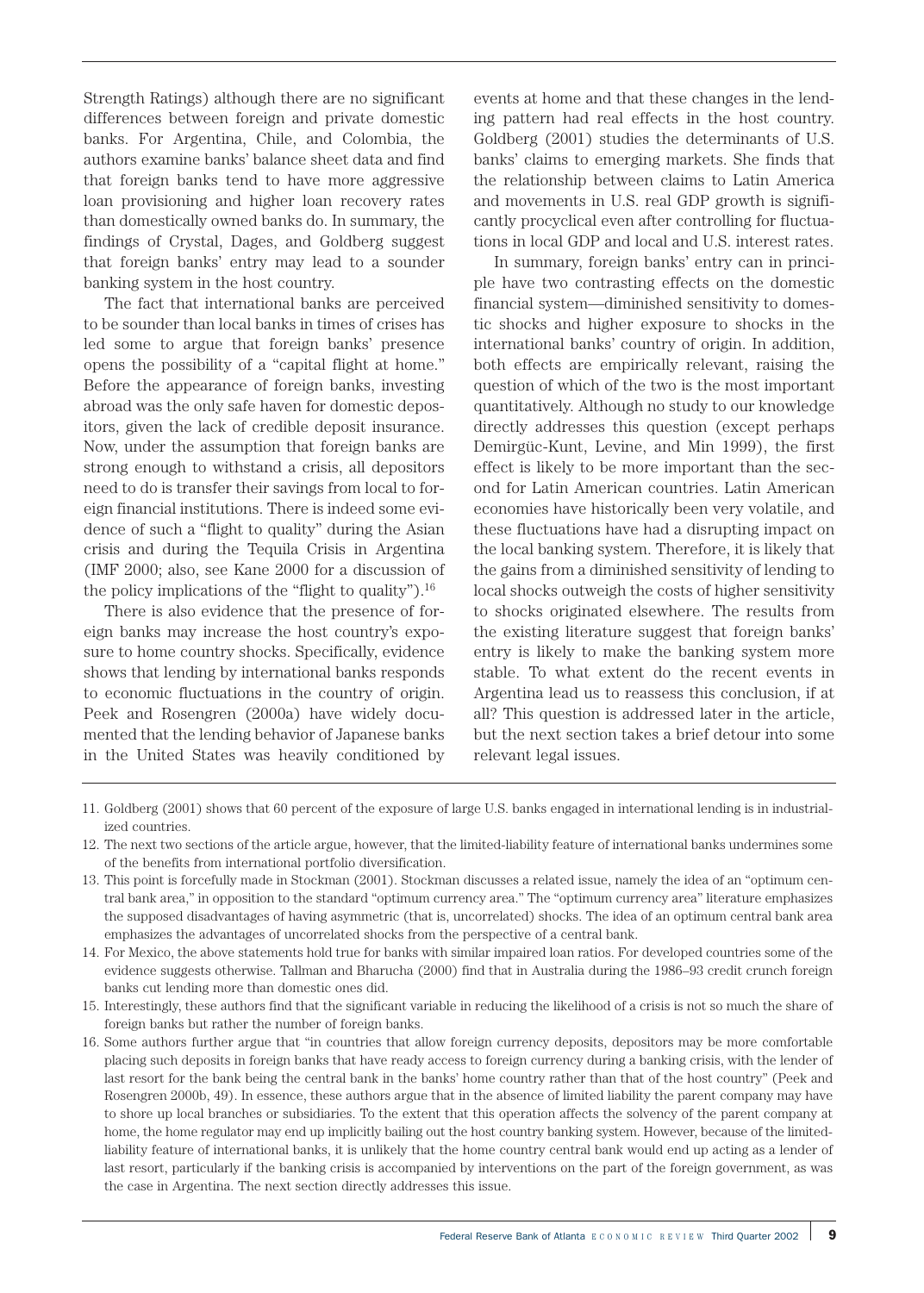## Legal Niceties

 $\sum_{i=1}^{n}$  at is the relationship between the foreign subsidiary of an international bank and the parent company? If the foreign subsidiary or branch is insolvent, to what extent can depositors or other creditors successfully seek payment from the parent company? If a U.S. bank decides to close down a branch in, say, Connecticut, depositors can withdraw their money at any other branch in the country. Does the same apply to depositors of a U.S. bank's branch in a Latin American country, say, Argentina? If not, why not? We are not experts in international law and hence do not pretend to give a definite answer to these questions. Rather, the goal of this

"A member bank shall not be required to repay any deposit made at a foreign branch . . . if the branch cannot repay . . . due to . . . an action by a foreign government. . . ."

Section 326, Riegle-Neal Act

section is to raise these questions—arguing that they are relevant for the issues discussed here and provide some guidelines for addressing them.

The questions posed above have a clear practical relevance for Argentine depositors. They are also relevant for the larger issues discussed in this article, namely, To what extent do depositors reap the benefits of the fact that global banks have an internationally diversified portfolio? To the extent that a global bank can walk away from a country in crisis without being held accountable for the subsidiary's or the branch's liabilities, an incentive arises to pull out if these liabilities exceed the expected profit from remaining in the country. Hence, at least under some circumstances, the presence of international banks may be no safety net for local depositors during a crisis. These questions are also relevant for home and host country regulators.17 To the extent that foreign banks have a limited liability, the home country regulator may not be as concerned about the repercussions of foreign banking crises on the financial health of the parent company as it would be otherwise.

This discussion has argued that the above questions are relevant. To address them, let us first consider the case in which the parent company's subsidiary, or the branch, operates in the United States. In the case of the subsidiary the key notion is the one of "corporate veil" (see Cox, Hazen, and O'Neal 1997 and Hamilton 1991). A subsidiary's creditors cannot go after the parent company's assets in case of default only if the corporate veil is in place. Loosely speaking, the corporate veil is in place when the following two conditions are satisfied. First, the subsidiary must present itself to creditors as a clearly separate entity from the parent company. Second, it must act as such—that is, the subsidiary must be independently managed, and the parent company must have no more clout than the majority shareholder in any other corporation. If the subsidiary is a bank, a regulator in the United States is particularly keen on enforcing the corporate veil.18 To prevent claims on deposit insurance, the regulator wants to avoid a situation in which the subsidiary endangers its financial health by making transfers (sweetheart loans, etc.) to the parent company. Just like any other shareholder, the parent company can profit from the subsidiary only via the dividends it receives. In the case of a domestic branch there is of course no corporate veil. Hence, a bank is fully liable for all of its branches, at least those within the United States.

When the subsidiary operates abroad, the corporate veil argument suggests that the parent company is in general not liable for obligations undertaken by its subsidiaries. In order to obtain payment from the head office, creditors would have to show that the corporate veil has been pierced. In recent court cases—such as the one filed in Spain against BBVA (Reuters Business Briefing, June 18, 2002)—Argentine depositors are arguing that the corporate veil between local subsidiaries and the parent company was thin. As discussed above, in the United States the corporate veil is in place to the extent that the subsidiary presents itself to creditors as a clearly separate entity from the parent company. Some of the success of global banks in attracting deposits, Argentine depositors argue, derived precisely from the fact that they marketed themselves as being "safer" than local banks because they have the backing of the parent company. In times of crises this backing is the main motivation behind the flight to quality. Bank advertising tended to stress the reliability of the corporate name, which further reassures depositors that their money is secure.19

In the case of foreign branches the distinction between a branch and a subsidiary is often more blurred than in the United States. In several countries, such as Argentina, branches of international banks are essentially treated as separate entities from the head office by the domestic regulator. For instance, foreign branches have to meet capital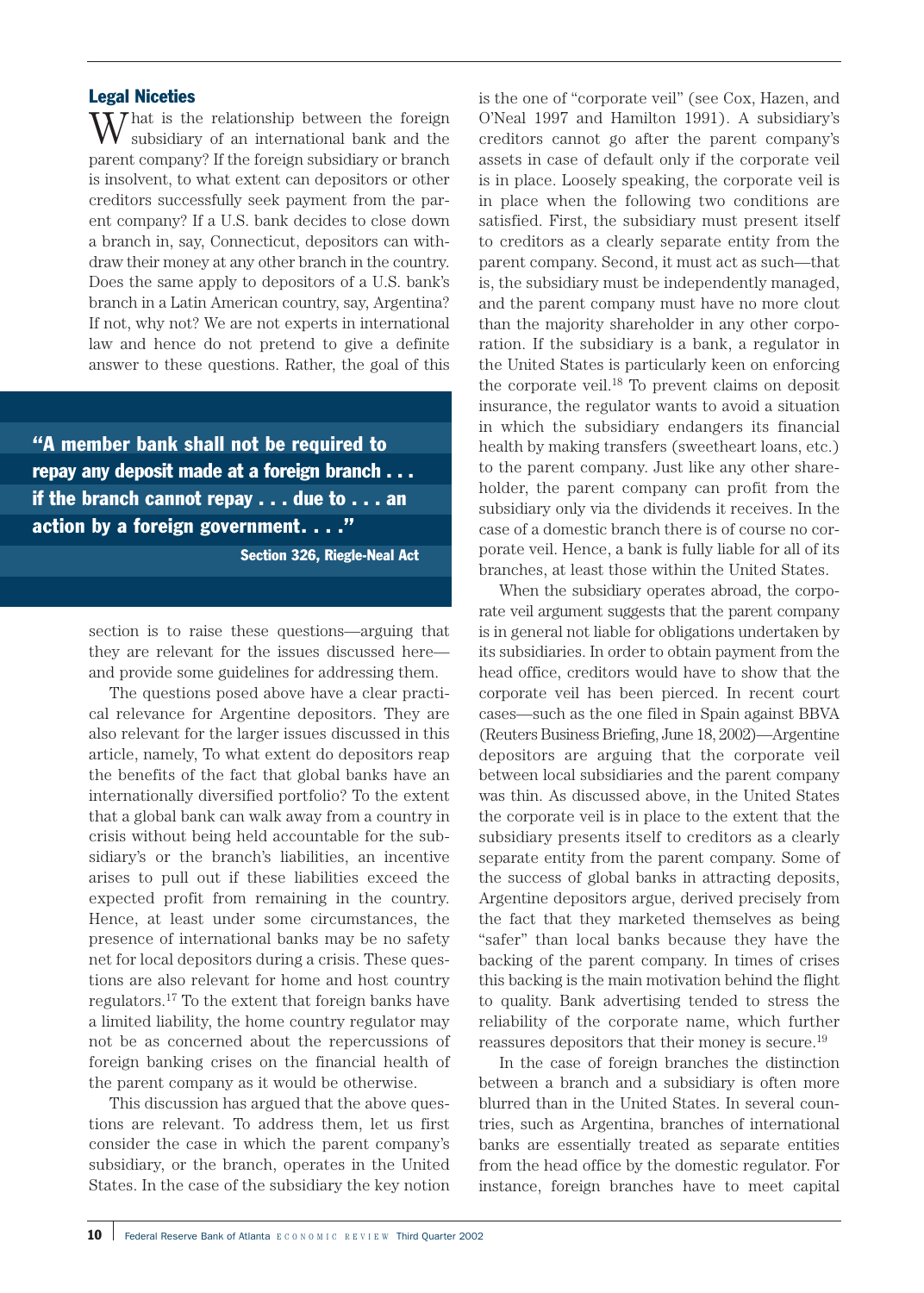requirements as a separate entity, that is, without relying on the parent company's capital.

Most importantly for branches of U.S. banks, section 25C of the Federal Reserve Act (section 326 of the Riegle-Neal Interstate Banking and Branching Efficiency Act, codified at 12 U.S. Code section 633) establishes that foreign branches have limited liability under some circumstances:

A member bank shall not be required to repay any deposit made at a foreign branch of the bank if the branch cannot repay the deposit due to (1) an act of war, insurrection, or civil strife; or (2) an action by a foreign government or instrumentality (whether de jure or de facto) in the country in which the branch is located; unless the member bank has expressly agreed in writing to repay the deposit under those circumstances.

This law was added in 1994 after Citibank was sued by depositors at foreign branches in Vietnam and the Philippines and lost the cases. The Philippine case is particularly instructive. In 1983 the Philippine government had confiscated all foreign exchange, making it impossible for the Manila branch of Citibank to repay Wells Fargo's local subsidiary, Wells Fargo Asia Limited, out of local branch assets. The court ruled that "Citibank's worldwide assets were available for satisfaction of Wells Fargo Asia Limited's claims" in spite of the fact that the original contract did not explicitly state so (see *Wells Fargo* 1991). After this and a similar ruling in the Vietnamese case, U.S. lawmakers sought to protect U.S. banks with foreign branches from actions by host-country governments. The 1994 law makes it clear that worldwide assets of a global bank are not in peril if the foreign branch's failure to honor its obligations is the result of a foreign government's intervention. Most analysts regard the Argentine case as falling into this category: The asymmetric conversion of dollar-denominated banks' assets and liabilities (see the next section) and the restrictions on foreign exchange appear to be clear examples of government interventions.

Hence, the chances of Argentine depositors of U.S. banks recovering their funds in the United States are dim. Also, since government intervention of this sort is not at all rare in the event of a banking crisis, the "news" from Argentina may well be relevant for other emerging markets as well.20

What would happen in the absence of a foreign government's intervention—that is, if section 326 is not applicable? Consider the following hypothetical scenario: The Argentine government defaults on its debt but refrains from the actions discussed above.21 Under this scenario, for some Argentine branches or subsidiaries of international banks, locally held assets would still not suffice to cover their deposits. If the parent company refuses to shore up the local branch, can local creditors successfully seek payment from the head office? While this scenario is only hypothetical, one can argue that the question is still relevant to the case of future crises in emerging markets. At least for branches of U.S. banks, deposit contracts generally state that depositors can collect their funds only locally.22 The contracts also state that the bankdepositor relationship is governed by the local jurisdiction; hence, a U.S. court may refuse to even consider the case (although such a refusal did not

<sup>17.</sup> This article does not delve into the issue of cross-border supervision. IMF (2000) summarizes the principles and practices of cross-border supervision, with particular reference to the Basel Concordat.

<sup>18.</sup> According to U.S. law, if a bank holding company owns more than one bank subsidiary, each subsidiary is responsible for losses of other bank subsidiaries owned by the same holding company regardless of whether the corporate veil is in place or not.

<sup>19.</sup> In the opinion of some analysts, in Argentina "the foreign owners created the illusion that Argentines were depositing their money into a global financial network. Argentines were told that their money was just as safe as if it was deposited in New York, Madrid, or Hong Kong" (Molano 2002).

<sup>20.</sup> Many previous banking crises in Latin America—for instance, the 1989–90 crisis in Argentina—were also characterized by similar government interventions. One does not need to look far to find evidence of government interventions following large shocks to the economy. Roosevelt's actions in the aftermath of the Great Depression—the abandoning of the gold standard, the Bank Holidays, and the repudiation of the gold clauses—have close parallels with the Argentine government's actions during the current crisis (although the Argentine government imposed a different conversion rate for banks' assets and liabilities). Kroszner (1999) argues that the repudiation of the gold clauses—which is the equivalent of the Argentine's government conversions of all dollar loans into pesos—was actually perceived as a beneficial action by financial markets. Needless to say, the Argentine government was not as successful.

<sup>21.</sup> The government debt's default could also be considered a form of government intervention. Whether this is the case from a legal perspective, from an economic point of view it is a very different action from, say, a forced conversion of assets: debt holders are fully aware of the possibility that the debt issuer might default and ask for a risk premium as a compensation for the possibility.

<sup>22.</sup> Of course, this stipulation applies to the extent that the local branch has enough funds to meet its liabilities. To our knowledge, the contracts do not explicitly state what would happen in case of liquidation of the branch.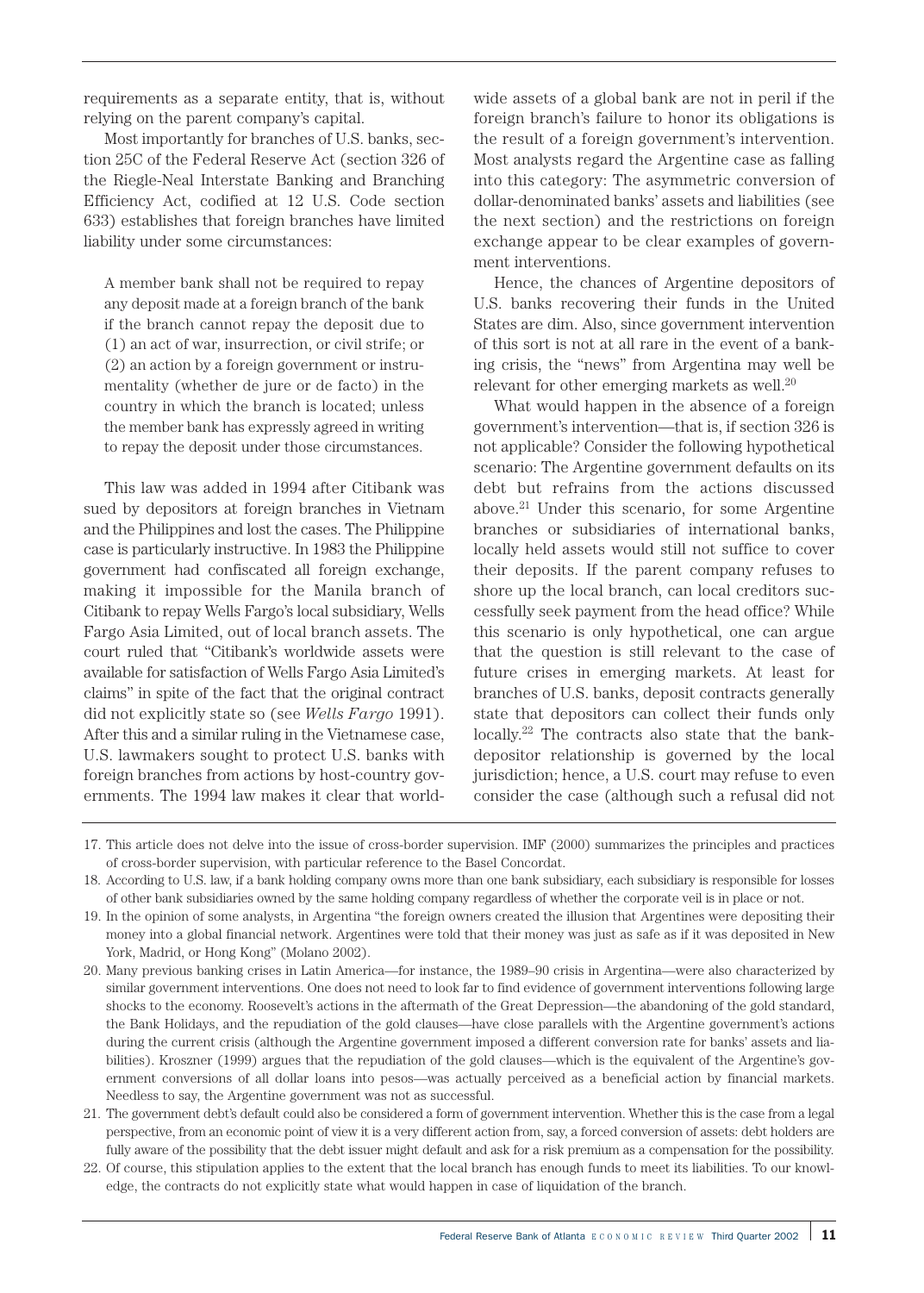occur in the court cases mentioned above).<sup>23</sup> A local court may well demand that the parent company honor its obligations, but the court may have little power of enforcement. In conclusion, it is not clear that creditors of branches or subsidiaries can successfully attach the parent company's assets even in the absence of outright government intervention.

## Bad News from Argentina

Before the current crisis, the Argentine banking system was hailed as a success story for Latin America (see Kiguel 2002): A 1998 World Bank study rated Argentina's regulatory regime among the top three in emerging markets (see Calomiris and Powell

Before the current crisis, the Argentine banking system was hailed as a success story for Latin America.

> 2000). Because Argentina was under a currency board (so-called convertibility) regime, the central bank was, by law, severely restricted in its role as a lender of last resort.<sup>24</sup> Hence, the regulator had to make sure that the banking system could stand on its own. To achieve this goal, policymakers pursued a two-tier strategy. The first tier consisted of strengthening prudential regulation (see Calomiris and Powell 2000 for an insightful description of Argentine regulatory approach). Capital requirements were stricter than those imposed by the Basel Committee: The capital asset ratio was set at 11.5 percent as opposed to the 8 percent level recommended by the Basel Committee (Kiguel 2002). Furthermore, capital requirements were adjusted depending on the CAMEL rating of the bank.25

> To better assess the riskiness of financial institutions, the regulator also required banks to issue subordinated debt for an amount equivalent to 2 percent of deposits (although foreign banks with good credit ratings did not have to comply) and to be monitored by international credit rating agencies. Banks were also subject to liability requirements—that is, reserve requirements for all liabilities (not only for deposits), depending on their maturity. Liability requirements amounted to about 30 percent of the system deposits (Caprio and Honohan 1999). Indicative of the regulator's faith in foreign financial institutions is the fact

that as much as 80 percent of the liquidity requirement could be fulfilled by holding balances at qualifying foreign banks, possibly abroad.

Deposit insurance, which had been abolished in 1992, was reinstated in 1995 during the Tequila Crisis—albeit with a limited scope—with the purpose of strengthening depositors' confidence in the banking system. Deposit insurance was funded via a premium on banks that varied from 0.015 to 0.06 percent of deposits and was implemented via an entity (*Seguro de Depositos Sociedad Anonima*, or SEDESA) that by law could not rely on resources from either the central bank or the Treasury. The scheme covered only deposits up to \$30,000 and in principle should have been endowed with enough resources to cover 5 percent of deposits. By the end of 2001, however, the fund had only \$270 million, which covered about 0.4 percent of all deposits. A key feature of the scheme, particularly in light of what was to follow, was that it could invest up to 50 percent of its assets in government bonds (*Sistema de Seguro* 2002).

The second tier of the strategy consisted in welcoming foreign banks' entry, especially in the aftermath of the Tequila Crisis. Argentina quickly became one of the first countries in Latin America with substantial foreign bank presence. Finally, the central bank set up a contingent credit line with international banks—a partial substitute for the lack of a lender of last resort. The Argentine financial system's ability to withstand the Tequila Crisis without major losses, in spite of large shocks to deposits (Kiguel 2002), and to weather successfully the East Asian, Russian, and Brazilian crises seemed to suggest that Argentina had found the avenue to banking system stability.26

Of course, the current crisis changes the picture considerably. The Argentine economy unraveled in 2001, culminating with the collapse of the convertibility plan that had linked the peso to the dollar at parity (see Box 2 for a brief chronology of the Argentine crisis). The default on government debt in December 2001 had devastating consequences for the banking system as a sizable portion of bank assets (about 21 percent in October 2001) was in government liabilities.27 In November 2001 the government induced the banks to "voluntarily" swap government bonds for illiquid government liabilities, prompting large deposit withdrawals: Deposits fell 24 percent by the end of the year. In the final days of the De la Rua government only a freeze on deposits could prevent a widespread bank run.28 In January 2002 convertibility ended and the peso underwent a large devaluation. By government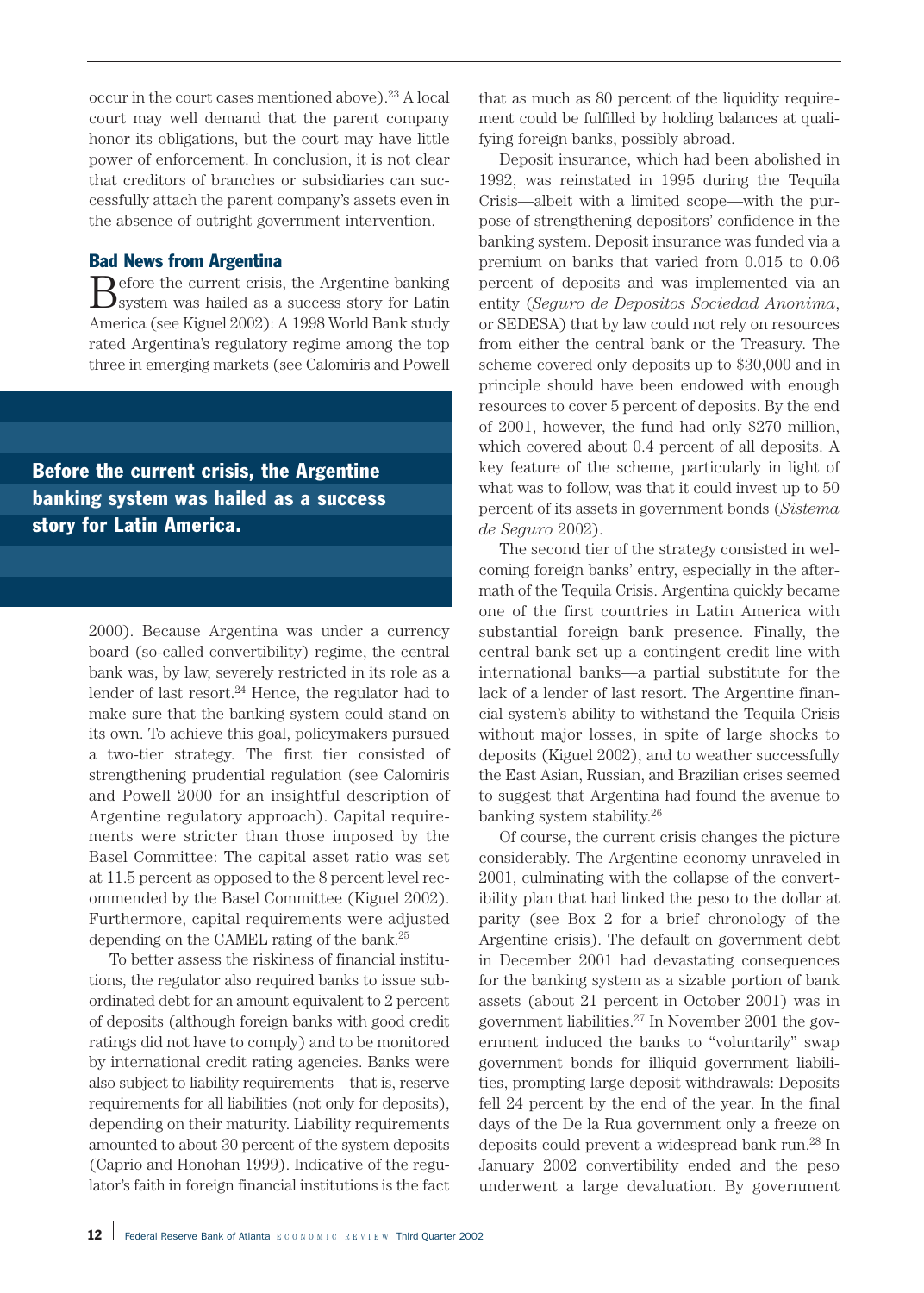decree, in February 2002 all dollar-denominated loans were converted to pesos at one to one while dollar-denominated deposits were converted at 1.4 pesos per dollar. According to Moody's, the banking system's losses as a result of the crisis could reach \$54 billion. Deposit insurance quickly ran out of funds (Para Scotia 2002): In February 2002 a presidential decree revised the deposit guarantee law to allow for compensation of depositors via nontradable government securities. $29$  Given that a sizable fraction of deposits (72 percent by December 2001) was dollar-denominated, the central bank could hardly intervene as a lender of last resort. By early 2002 international banks were ready to leave the country or at least threatening to do so (Ryst 2002). Given the Argentine government's heavy-handed intervention in the banking system, the analysis of the previous section suggests that at least for U.S. banks the parent company may not be liable for the local branches.

As the crisis unraveled, some of the supposed benefits of international banks did not quite materialize as expected. As mentioned above, one of the main advantages of international banks is that their portfolios are well-diversified and hence can withstand a localized crisis. This advantage was indeed true for many of the international banks involved in the Argentine crisis. However, banks' local branches and subsidiaries, when considered as stand-alone entities, had portfolios that were by and large just as vulnerable as those of domestic banks to the shocks that hit the economy, like the government's default. $30$ To the extent that international banks could walk away from the subsidiaries' liability, from the deposi-

tors' perspective the local branches or subsidiaries of international banks were indeed stand-alone entities. Interestingly, the data suggest that this fact seemed to be understood by Argentine depositors although this specific question certainly deserves a much deeper analysis than the one undertaken here. Chart 4 seems to indicate that little or no flight to quality took place as the crisis developed during 2001 except in the very last months. The observed flight to quality was specifically toward branches of foreign banks perhaps because of their lower exposure to government liabilities.<sup>31</sup>

In summary, the bad news from Argentina is that even a sizable presence of global banks may not be enough to protect depositors from the occurrence of a banking crisis. This article argues that one of the reasons why this is the case is that under some circumstances—and most likely under the circumstances that developed in Argentina following heavy government intervention in the banking system—international banks are shielded from their liabilities. In other words, they may not be legally compelled to recapitalize Argentine branches or subsidiaries. As we write, only a few foreign banks (Credit Agricole, Scotiabank) have explicitly abandoned their Argentine branches or subsidiaries. To the extent that Argentine taxpayers will assume at least part of those liabilities or that depositors will be forced into accepting a subpar compensation for their funds, some foreign banks may decide to stay in the end.32 Negotiations are under way. In these negotiations, a key factor affecting foreign banks' bargaining power has to do with reputation. On the one hand, a default in Argentina may harm the

- 23. Interestingly, the court's motivation was as follows: "If the goal is to promote certainty in international financial markets, it makes sense to apply New York law uniformly, rather than conditioning the deposit obligations to the vagaries of local law.…" (*Wells Fargo* 1991).
- 24. The 1992 central bank charter barred the central bank from offering either implicit or explicit guarantees for bank liabilities to the extent that these guarantees were backed by fiscal funds (see Schumacher 2000). The central bank was, however, able to extend repos and rediscounts to financial intermediaries, albeit under restrictions, and to change the reserve requirements. During the 1995 Tequila Crisis the central bank used both instruments in order to weather the crisis (see Calomiris and Powell 2000).
- 25. The CAMEL score is a measure of the financial health of a bank.
- 26. Schumacher (2000) reports that by December 1995 nine banks had failed, and thirty had been acquired or merged, out of a total of 137 private banks.
- 27. For subsidiaries of foreign banks the exposure to the government was also around 20 percent. For branches of foreign banks, however, the corresponding figure was much lower—around 10 percent.
- 28. The freeze on deposits is still in place as this article is written.
- 29. The deposit law guarantee now states that these securities cannot be endorsed; depositors would have to hold them to maturity. See *Sistema de Seguro* (2002).
- 30. However, as discussed above, Crystal, Dages, and Goldberg (2001) find that foreign banks' portfolios were in general marginally sounder than those of domestic banks. See also footnote 27.
- 31. Martinez Peria and Schmukler (2001) study the extent to which depositors discipline banks in Latin American countries.
- 32. In the 1989 crisis bank deposits were replaced with bonds that traded at a large discount; the swap was known as the Bonex plan. A similar plan, known as Bonex II, is currently been considered by the authorities.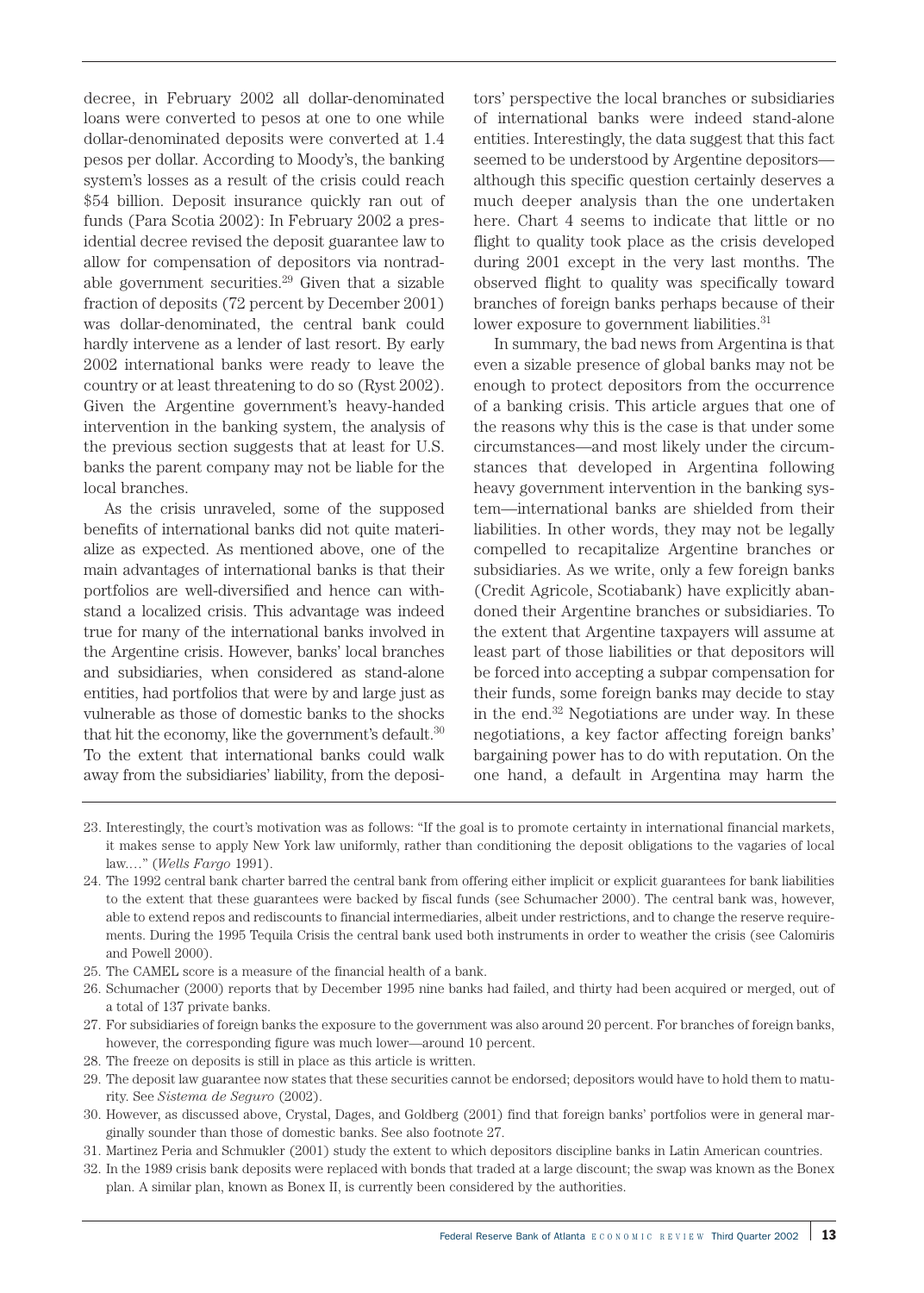## BOX 2

Chronicle of the Argentine Crisis

**EMBI+ bond spread over U.S. Treasuries Events** (at end of period)<sup>1</sup> October 2000 December 2000 January 2001 February 2001 March–April 2001 June 2001 July 2001 August–September 2001 October 2001 November 2001 Confidence erodes after Vice President Carlos Alvarez resigns. The IMF leads a \$39.7 billion three-year rescue package. Capital returns to the country, central bank reserves increase \$1.3 billion, and deposits increase \$1.2 billion. Allegations of malfeasance are made against central bank President Pedro Pou. The Turkish crisis begins. Economy Minister Jose Luis Machinea resigns. His replacement, Ricardo López-Murphy, holds office less than two weeks. Domingo Cavallo takes over. Devaluation fears grow after the Convertibility Law is altered to eventually link the peso with the dollar and the euro. Argentina completes a \$29.5 billion debt swap. Sharp falls in deposits occur, and bond spreads widen. Congress approves a zero deficit law calling for the immediate cut of the fiscal deficit through budget cuts and tax hikes. Salaries and pensions over \$500 are cut by 13 percent. New fiscal austerity measures are enacted. The announcement of an IMF assistance package calms default fears. Unemployment is at 17.2 percent. The IMF announces up to \$8 billion of additional loans (\$5 billion available immediately and \$3 billion available later depending on future reforms). Opposition Peronists win in legislative elections. The government announces a new, ostensibly voluntary, debt swap of as much as \$16 billion in high-yield government bonds held by local banks and pension funds for securities that pay lower interest but are guaranteed by tax revenue. The IMF endorses the swap. Sovereign bond spreads widen. A sharp decline occurs in deposits. Tax revenue drops, and the zero fiscal deficit plan becomes clearly unsustainable. 815 773 663 803 1,042 1,025 1,599 1,595 2,136 3,340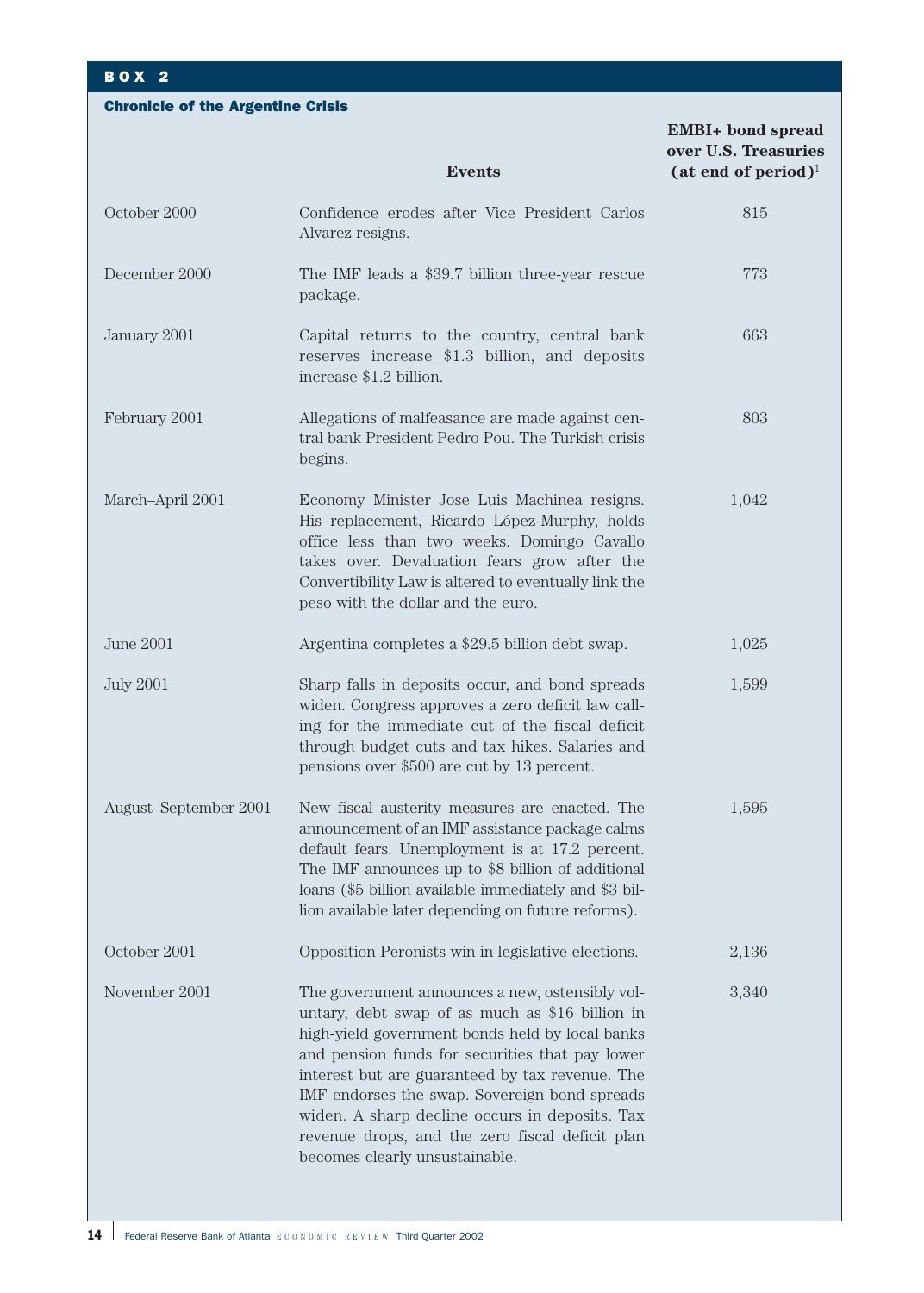|                       | <b>Events</b>                                                                                                                                                                                                                                                                                                                                                                                                                                                                                                                                                                                                                                                                                                | <b>EMBI+</b> bond spread<br>over U.S. Treasuries<br>(at end of period) <sup>1</sup> |
|-----------------------|--------------------------------------------------------------------------------------------------------------------------------------------------------------------------------------------------------------------------------------------------------------------------------------------------------------------------------------------------------------------------------------------------------------------------------------------------------------------------------------------------------------------------------------------------------------------------------------------------------------------------------------------------------------------------------------------------------------|-------------------------------------------------------------------------------------|
| December 2001         | 2001 deposits fall from \$85 billion to \$64.6 bil-<br>lion. 2001 GDP falls 3.9 percent. Restrictions on<br>deposits are imposed in the wake of the run on<br>deposits. Withdrawals are limited to 250 pesos<br>per week (later raised to 1,200 pesos per month).<br>Violent protests occur. Domingo Cavallo and<br>Fernando De la Rua resign. Interim President<br>Rodriguez Saá announces a moratorium on for-<br>eign debt.                                                                                                                                                                                                                                                                               | 4,404                                                                               |
| January-February 2002 | President Eduardo Duhalde is sworn in, and the<br>convertibility law ends. A dual exchange rate is<br>announced in January, and a floating exchange<br>rate is introduced in February. Bank assets are con-<br>verted to pesos at 1 to 1; liabilities are converted at<br>1.4 to 1. The banking system is in crisis because of<br>a currency mismatch, a decline in value of asset<br>portfolios, and losses from holdings of \$30 billion in<br>government debt. Converting dollar loans at parity<br>could generate losses up to \$18 billion for the bank-<br>ing sector. The government announces that bank<br>losses will be partially compensated by issuing<br>bonds and indexing loans to inflation. | 4,098                                                                               |
| March-April 2002      | The largest private bank, Banco Galicia, receives<br>an \$800 million bailout from the central bank and<br>fifteen local banks. Foreign banks postpone deci-<br>sions on recapitalization. The central bank inter-<br>venes in a Scotiabank subsidiary. The government<br>continues to negotiate with the IMF. Economy<br>Minister Remes Lenicov resigns after mandatory<br>bonds-for-deposit swaps are rejected. He is<br>replaced by Roberto Lavagna.                                                                                                                                                                                                                                                      | 4,831                                                                               |
| May 2002              | Scotiabank (Canada) and Credit Agricole (France)<br>plan to sell or close their Argentine units. Societe<br>Generale (France) agrees to recapitalize its<br>Argentine unit.                                                                                                                                                                                                                                                                                                                                                                                                                                                                                                                                  | 6,123                                                                               |
| June 2002             | Voluntary deposit-for-bond swaps are announced.<br>\$9.5 billion in ten-year dollar bonds is to be pro-<br>vided to banks to compensate for losses associated<br>with the devaluation and currency mismatch.<br>Negotiations with the IMF are set to resume.                                                                                                                                                                                                                                                                                                                                                                                                                                                 | 6,791                                                                               |

1. Bond spreads are from JP Morgan's Emerging Market Bond Index (EMBI+) for Argentina.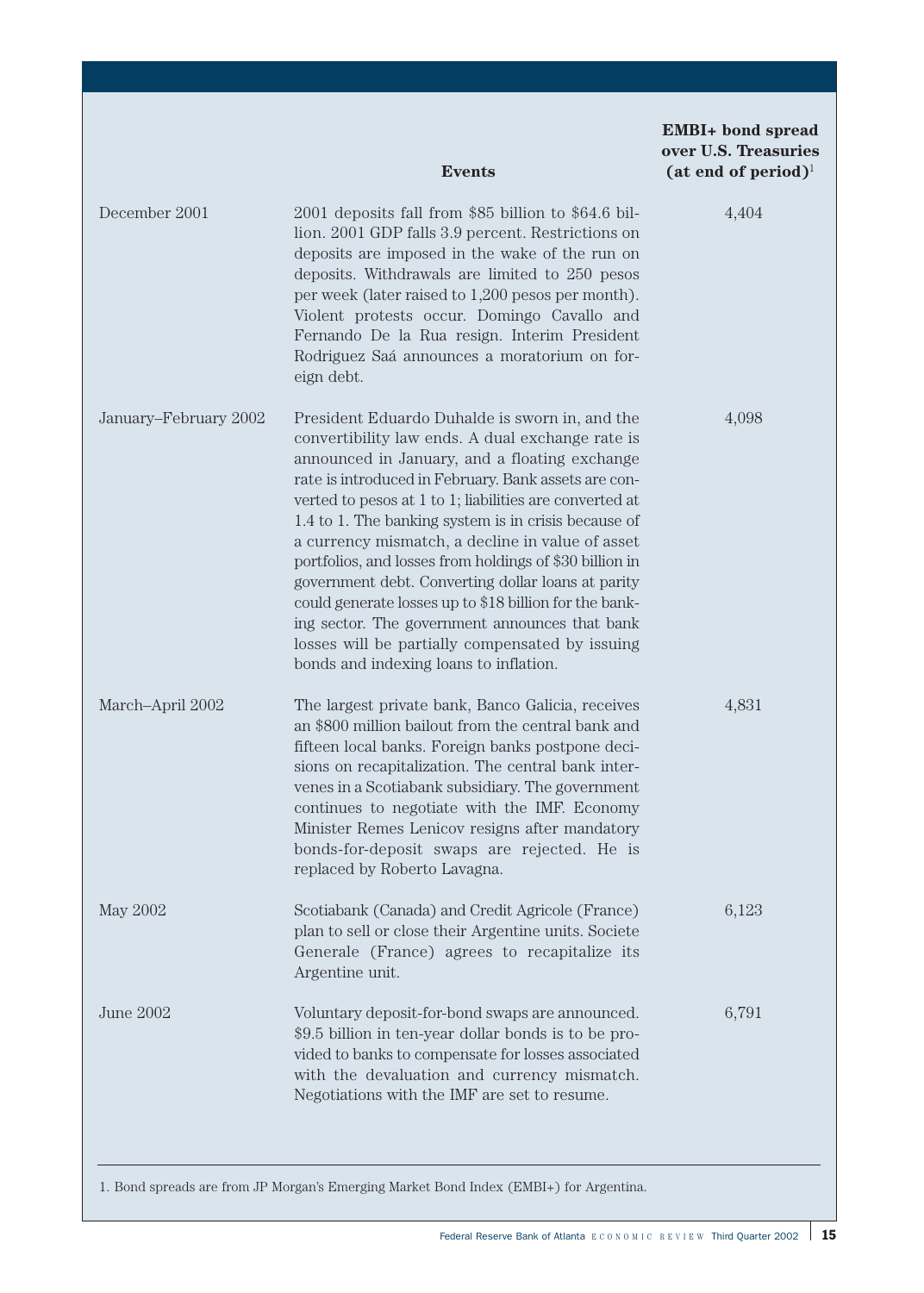

position of these international banks in other emerging markets. On the other hand, an unconditional recapitalization of local branches could induce other emerging-market governments to believe that foreign banks may always pick up the bill for their lack of fiscal discipline.

## **Conclusions**

There are interesting similarities between the policy debate that took place in the United States in the 1980s and early 1990s with regard to interstate branching and the current debate in emerging markets on international banks (see IMF 2000). Proponents of interstate branching in the United States saw the gains in efficiency from increased competition and the increased stability due to wider portfolio diversification as the two main benefits from lifting restrictions. Opponents claimed that out-of-state branches would draw funds away from local markets and neglect local small businesses.<sup>33</sup> Likewise, opponents of foreign banks' entry into developing markets claim that these banks neglect lending to small enterprises and may amplify credit rationing in times of crisis. In contrast, proponents of foreign banks emphasize the benefits to be gained from efficiency and portfolio diversification. This article documents that the empirical literature by and large sides with the proponents of global banks' entry. Many of the arguments against international banks do not seem to find empirical support.

This article focuses mainly on the issue of banking systems' stability during a crisis, specifically on the following claim, as summarized in an IMF report: "It has been suggested that foreign banks can provide a more stable source of credit and can make the banking system more robust to shocks. The greater stability is said to reflect the fact that the branches and subsidiaries of large international banks can draw on their parent for additional funding and capital when needed. In turn, the parent may be able to provide such funding because it will typically hold a more internationally diversified portfolio than domestic banks, which means that its income stream will be less correlated with purely domestic shocks" (IMF 2000, 163).34

The discussion points out that, at least under some circumstances, international banks may not be fully liable for the obligations of their foreign branches or subsidiaries. Because of this limited-liability feature, local depositors may not reap the full benefits from portfolio diversification offered by the presence of foreign banks. During crises, and especially in cases of crises-cum-government-intervention, the branch or subsidiary may default and depositors may not be able to make claims against the parent company's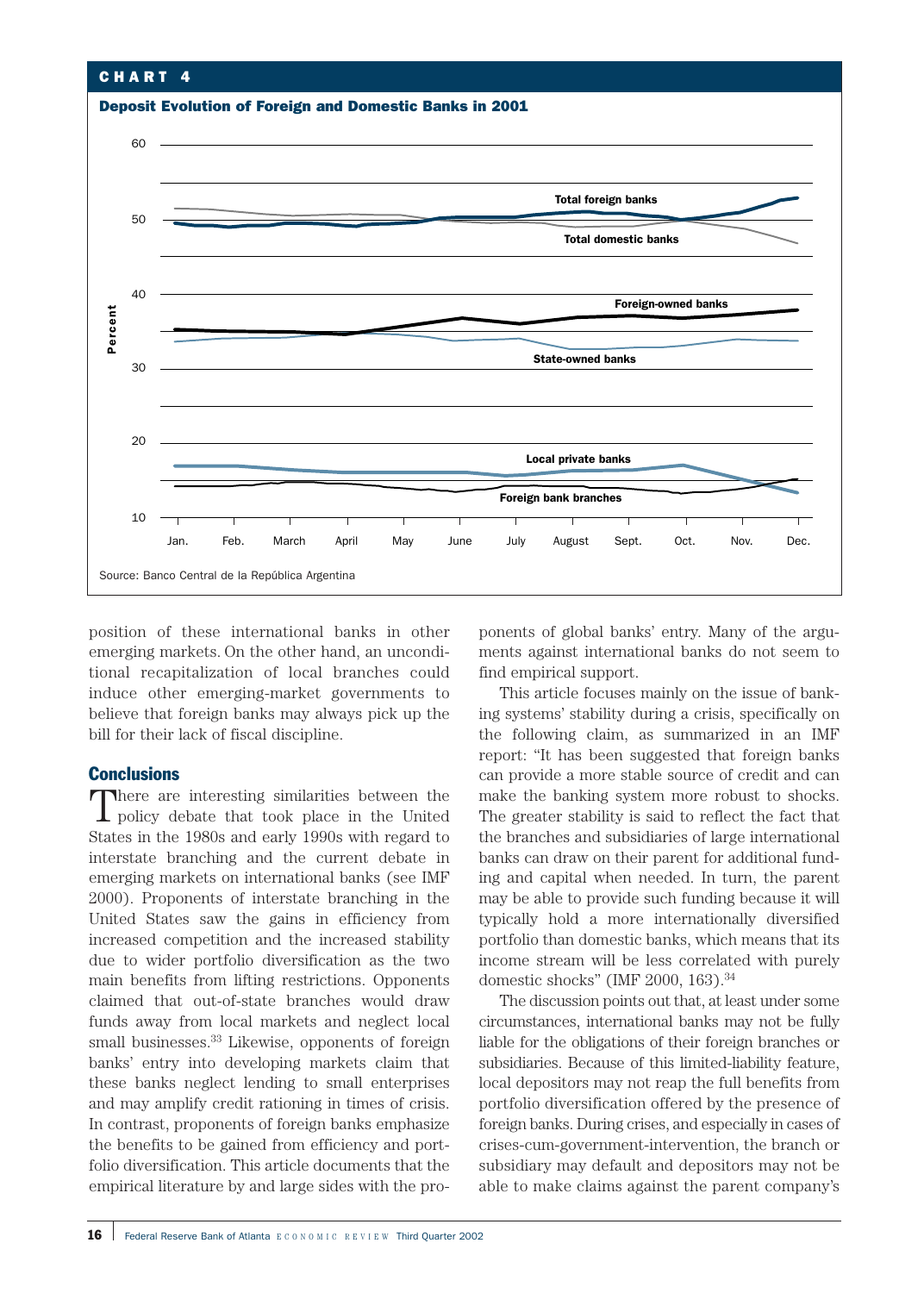assets. Hence, under such circumstances, the greater portfolio diversification of international banks is of no avail to local depositors.

These arguments, especially in light of recent events in Argentina, suggest that international banks' presence is not a panacea against banking crises. But it is important to note that this argument should not be taken as an argument against foreign banks' entry. First, it is not clear that a financial system closed to foreign banks would be any better. Past crises in Latin America strongly suggest that it would not. Second, the literature has pointed out a number of other important benefits from foreign banks' entry. Third, it is not clear that a priori the limited-liability feature of foreign banks reduces welfare. One may argue that the limited-liability feature of foreign banks increases the cost of financial crises for governments and thus may induce governments to pursue policies that avoid crises. Finally, in the absence of this feature, the expansion of international banks might not have occurred in the first place. At the same time, however, it is not clear that all the incentives generated by the limited liability feature are in the right direction. To the extent that local depositors are unaware of international banks' limited liability, these banks have an incentive to borrow locally and invest in high-yield government securities: The limited-liability feature, if it applies, covers international banks from the risk of government default. More work at both the theoretical and empirical level is needed to investigate these issues.

33. See Jackson and Eisenbeis (1997) for an empirical refutation of the first point.

34. Note that the IMF report does not necessarily endorse these views.

## REFERENCES

Barajas, A., R. Steiner, and N. Salazar. 2000. Foreign investment in Colombia's financial sector. In *The internationalization of financial services: Issues and lessons for developing countries*, edited by S. Claessens and Marion Jansen. Boston: Kluwer Academic Press.

Berger, A.N., L.F. Klapper, and G.F. Udell. 2000. The ability of banks to lend to informationally opaque businesses. Photocopy.

Calomiris, Charles W., and Andrew Powell. 2000. Can emerging market bank regulators establish credible discipline? The case of Argentina, 1992–1999. National Bureau of Economic Research Working Paper 7715, May.

Caprio, Gerald, Jr., and Patrick Honohan. 1999. Beyond capital ideals: Restoring banking stability. World Bank Policy Research Working Paper 2235, November.

Caprio, Gerald, Jr., and Daniela Klingebiel. 1996. Bank insolvencies: Cross-country experience. World Bank Policy Research Working Paper 1620, July.

Claessens, Stijn, Asli Demirgüc-Kunt, and Harry Huizinga. 1998. How does foreign bank entry affect the domestic banking market? World Bank Policy Research Working Paper 1918, June.

Clarke, George, Robert Cull, Laura D'Amato, and Andrea Molinari. 2000. On the kindness of strangers? The impact of foreign entry on domestic banks in Argentina. In *The internationalization of financial services: Issues and lessons for developing countries*, edited by S. Claessens and Marion Jansen. Boston: Kluwer Academic Press.

Clarke, George, Robert Cull, Maria Soledad Martinez Peria, and Susana M. Sanchez. 2001. Foreign bank entry: Experience, implications for developing countries, and

agenda for further research. World Bank Policy Research Working Paper 2698, October.

———. 2002. Bank lending to small business in Latin America: Does bank origin matter? World Bank Policy Research Working Paper 2760, January.

Cox, James D., Thomas L. Hazen, and F. Hodge O'Neal. 1997. *Corporations*. New York: Aspen Publishers.

Crystal, Jennifer S., B. Gerard Dages, and Linda S. Goldberg. 2001. Does foreign ownership contribute to sounder banks in emerging markets? The Latin American experience. Federal Reserve Bank of New York. Photocopy.

Dages, B. Gerard, Linda Goldberg, and Daniel Kinney. 2000. Foreign and domestic bank participation in emerging markets: Lessons from Mexico and Argentina. Federal Reserve Bank of New York *Economic Policy Review* 6 (September): 17–36.

Demirgüc-Kunt, Asli, and Enrica Detragiache. 1997. The determinants of banking crises: Evidence from developing and developed countries. International Monetary Fund Working Paper 97/106, September.

Demirgüc-Kunt, Asli, and H. Huizinga. 2000. Determinants of commercial bank interest margins and profitability: Some international evidence. World Bank *Economic Review* 13 (May): 379–408.

Demirgüc-Kunt, Asli, Ross Levine, and H.G. Min. 1999. Opening to foreign banks: Issues of stability, efficiency, and growth. In *Proceedings of the Bank of Korea 1998 Conference on the Implications of Globalization of World Financial Markets*. Seoul: Bank of Korea.